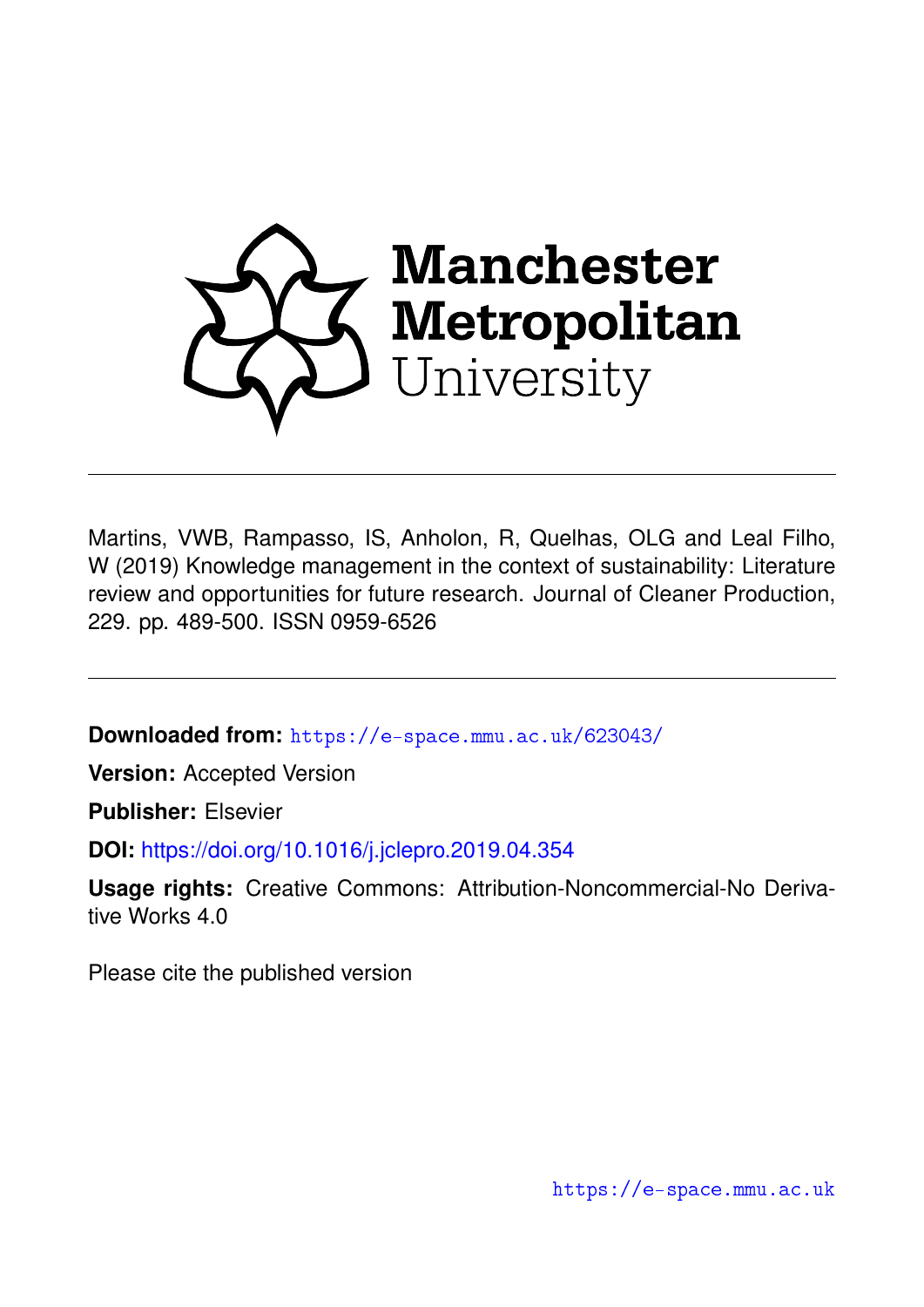# **Knowledge management in the context of sustainability: literature review and opportunities for future research**

Journal of Cleaner Production Volume 229, 20 August 2019, Pages 489-500 <https://www.sciencedirect.com/science/article/pii/S0959652619314519>

Martins, V.W.B<sup>a,b</sup>; Rampasso, I.S<sup>a</sup>; Anholon, R<sup>a</sup>; Quelhas, O.L.G<sup>c</sup>; Leal Filho, W<sup>d\*</sup>

<sup>a</sup> School of Mechanical Engineering, University of Campinas. Mendeleyev Street, 200. Campinas, SP, Brazil.

<sup>b</sup> Department of Production Engineering, State University of Pará, Travessa Dr. Enéas Pinheriro, 2626. Belém, PA, Brazil.

<sup>c</sup> Laboratory of Technology, Business and Environment Management. Federal Fluminense University. Passo da Pátria Street, 156. Niterói, RJ, Brazil.

<sup>d</sup> [Hamburg University of Applied Sciences.](https://www.haw-hamburg.de/en/ftz-nk/) Faculty of Life Sciences Lohbruegger Kirchstraße 65, Sector S4, Hamburg, Germany. **(\*corresponding author)**

Emails: vitor.martins@uepa.br (Martins, V.W.B.); izarampasso@gmail.com (Rampasso, I.S.); rosley@fem.unicamp.br (Anholon, R.); osvaldoquelhas@id.uff.br (Quelhas, O.L.G.); walter.leal2@haw-hamburg.de (Leal Filho, W.)

## **Abstract**

The use of knowledge management in the context of sustainability has been increasingly important over the years. Despite this importance, it is observed that this area is still little explored and there are many possibilities of academic research. Following a structured research protocol, the authors of this article performed a systematic review of the literature and identified plausible gaps to be explored in the development of future research. These gaps are presented in relation to the themes, strategies, objectives and research approach. From the point of view of the themes, there are opportunities related to the study of sustainability in small and medium enterprises, in relation to the potential of universities as engines for the generation of knowledge and in concerning the insertion of knowledge management to propose guidelines for obtaining productive systems. Regarding research strategies, the lack of studies that use action research as central focus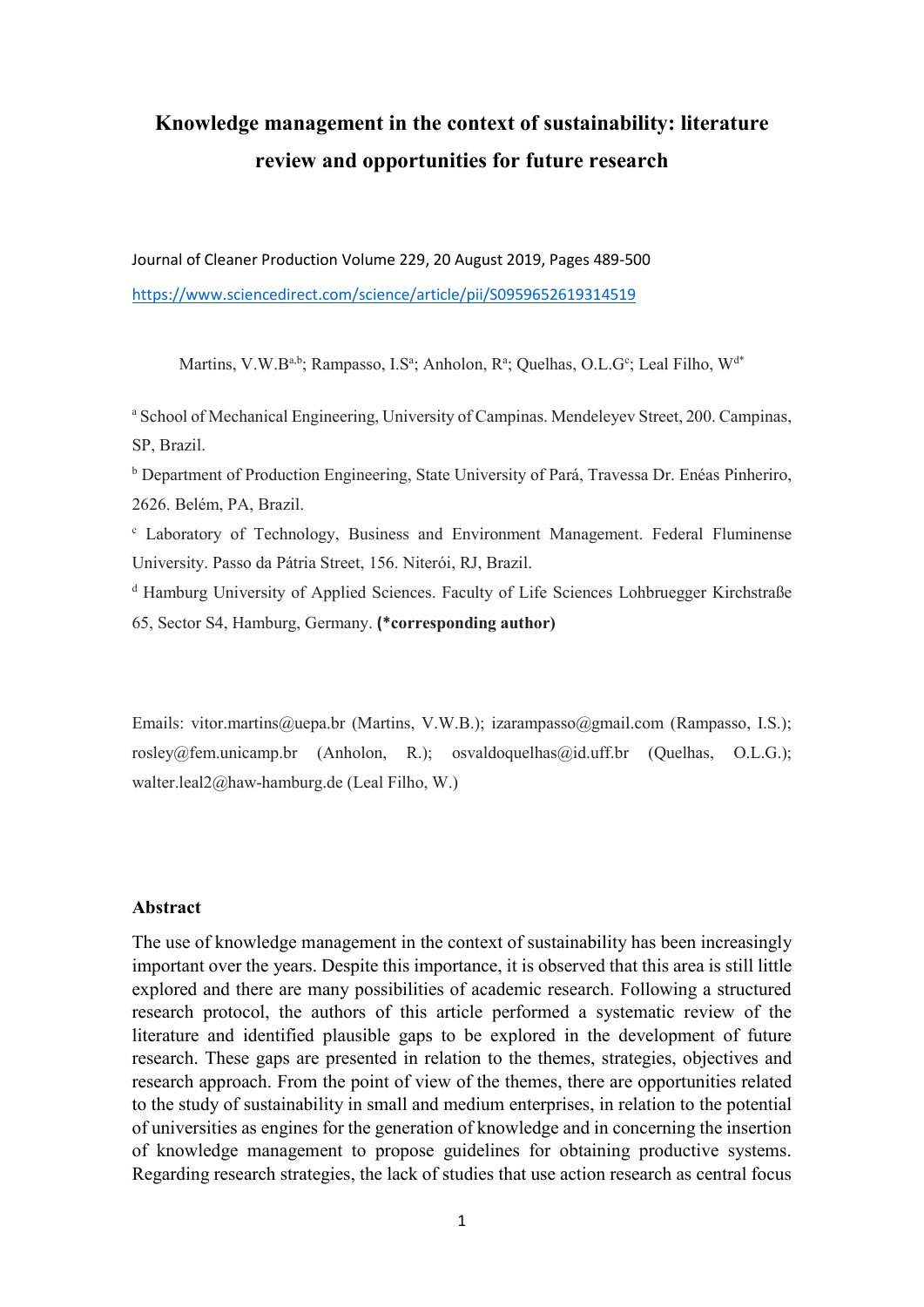stands out. Focusing on the objectives, there are many research approaches used with the goal of developing models and specific tools directed to the sharing of information. Finally, regarding the approach, there are few studies with a quantitative approach. We believe that the information presented here can contribute to the evolution of knowledge management focused on sustainability. No similar studies were found in the literature.

# **Highlights**

- The deployment of knowledge management in sustainability contexts has increased over recent years
- There are gaps which need to be better understood, in terms of themes, strategies, objectives and research approach
- Research which leads to the development of models and specific tools directed to information sharing is growing

**Key-words:** Knowledge management; Sustainability; Sustainable Development.

## **1. Introduction**

The Agenda 2030 of the United Nations as a whole and the 17 Sustainable Development Goals in particular, have provided a new momentum towards furthering the cause of sustainable development (Leal Filho, Manolas, Pace 2015) which, for the purposes of this paper, is a process leading to a more rational use of natural resources, in line with the principles of eco-efficiency, equity and social justice.

Along with its expansion in various sectors of society, sustainability has also been gaining increasing importance for organizations aimed at achieving competitive advantage (Gusmão Caiado et al., 2018; Kivilä et al., 2017; Rosati and Faria, 2019). In this context, Knowledge Management (KM) may play a relevant role (Chang et al., 2018; Reijsen et al., 2015). The reason for it is the fact that KM has been consolidating as an essential resource to ensure and consolidate competitive advantages for companies. The incentive for the search, absorption and sharing of knowledge has contributed considerably to the achievement of organizational goals. KM is considered a key strategic resource for organizations of all sizes. It is worth mentioning that because it is intangible, knowledge is characterized as complex to understand, to share and to root among the sectors of the organization. Using knowledge effectively and consistently is an important way to gain competitive advantage. Investing in KM is ensuring the use of all the knowledge available in an organization (Bolisani and Bratianu, 2017; Holsapple and Joshi, 2000; Huang et al., 2009; Nonaka et al., 2000; Quast, 2012; Rabeea et al., 2019; Wu and Wang, 2006).

Among the applications of KM, it is pointed out in the literature its role in the optimization of approaches related to sustainability, as a way to manage this complex concept (Bucci and El-Diraby, 2018; Sánchez and Mitchell, 2017). In this sense, the maturation of the use of KM as a strategy allows the recognition of the necessary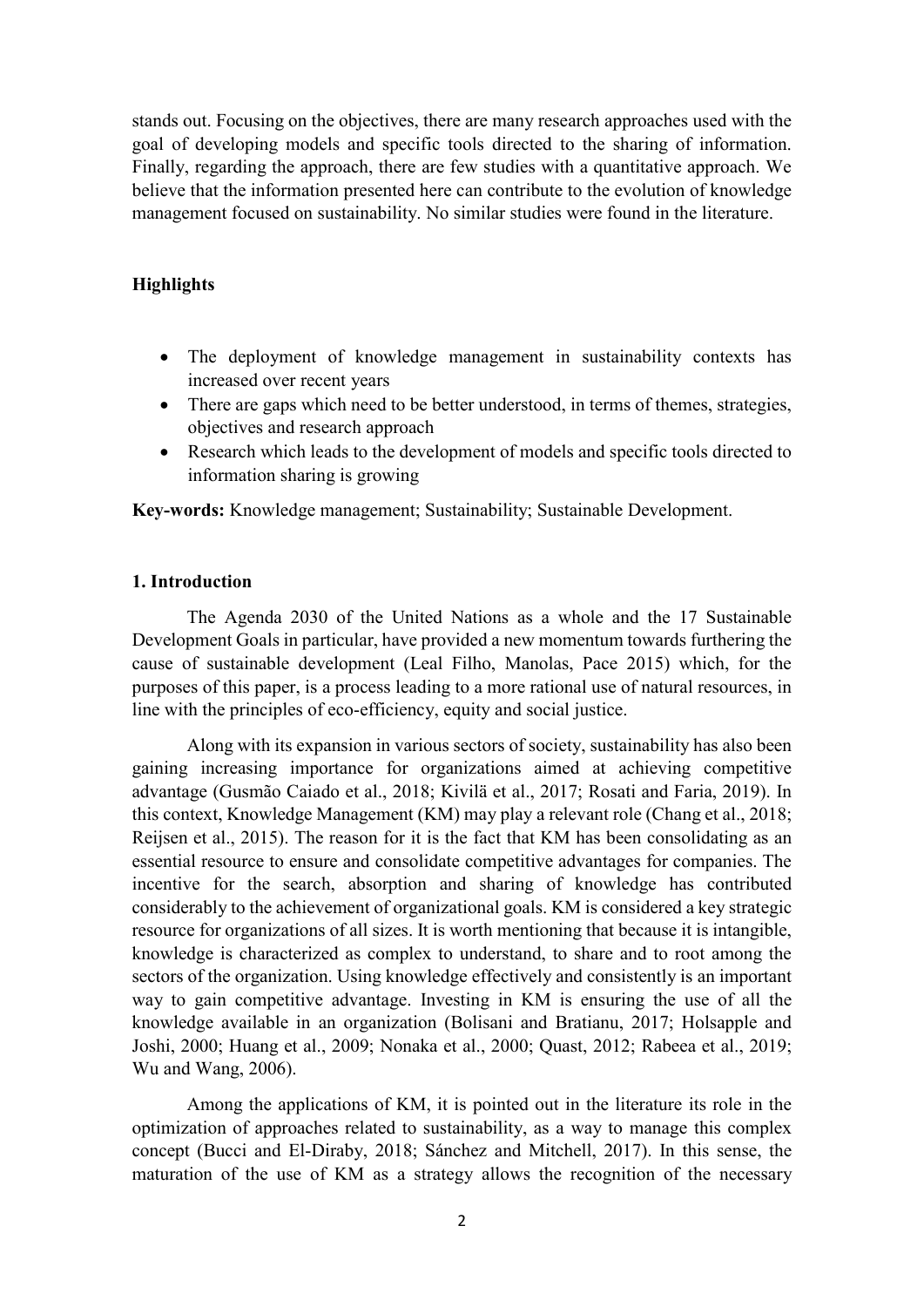competencies to become an innovative organization of thought and learning, with the capacity to put the principles of sustainability into practice, needing to develop appropriate measures that reflect the objectives of sustainability (Robinson et al., 2006).

The KM used in the context of sustainability results in a change in the position of the organization, where the concern with social and environmental responsibility assumes equality of importance with the economic viability. KM may be used as the basis for sustainable development practices. Such a union is important because of the complexity of complying with the sustainability guidelines. Therefore, organizations need to increasingly rely on their knowledge-generating resources. In the context of sustainability, KM is treated as a new paradigm of development that aims to enhance compliance with the guidelines of economic, environmental and social sustainability (Chang et al., 2018; Faber and Engelen, 2005; Reijsen et al., 2015; Yigitcanlar, 2011).

According to the company's new demands, regarding the requirements to comply with the sustainability guidelines, any sustainable initiative becomes of great relevance, as it can cause lasting changes in the community involved and include several stakeholders with varied expectations (Kivilä et al., 2017). Analyzing the society's demand regarding the adoption of innovative approaches related to the current challenges of sustainability, there is a considerable need for further studies that discuss this context (Aarseth et al., 2017, 2011; Javernick-Will and Scott, 2010; Kivilä et al., 2017; Kudratova et al., 2018; Spangler et al., 2014). Due to the complexity of the sustainability concept, KM should be properly managed in order to contribute to the enhancement of the concept (Bucci and El-Diraby, 2018; Spangler et al., 2014). Therefore, the objective of this article is to perform a literature review on this subject and to point out the main research gaps in this area, in order to contribute to the development of future research on the subject. No similar studies were found in the literature.

In addition to this introductory section, this article is structured in four more sections. Section 2 presents a conceptual review of knowledge management and sustainability. Section 3 addresses the methodological aspects used in the elaboration of this systematic review of the literature. Section 4 presents the results achieved, emphasizing the central information of the articles and the main research opportunities in the area. Finally, section 5 refers to the conclusions. Finally, we present the references that were used for this research.

#### **2. Theoretical Background**

This section presents a conceptual review on knowledge management and sustainability, presenting the importance and relationship between the two themes.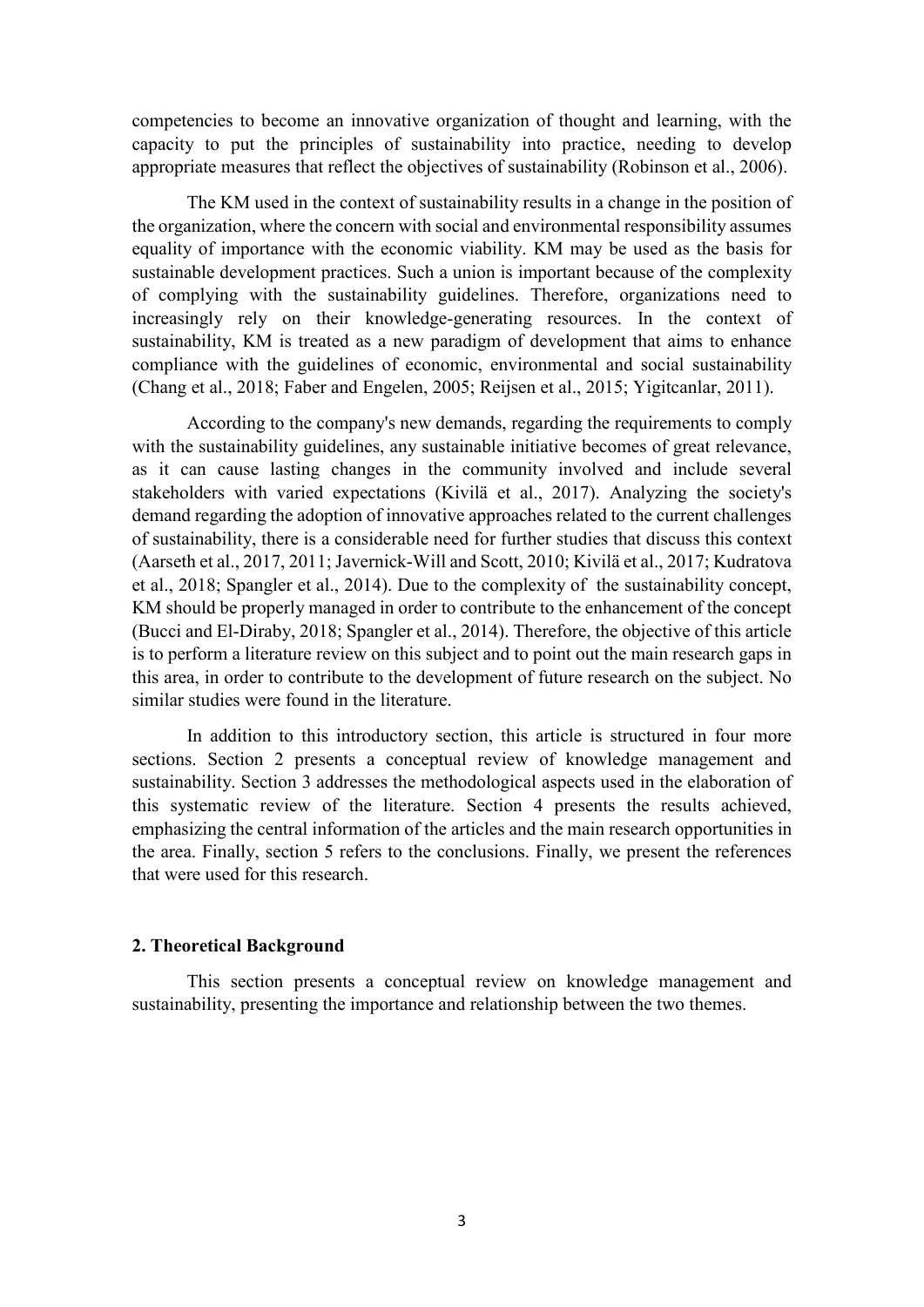#### *2.1 Knowledge management*

Knowledge is recognized as a core competency, a primary source of competitive advantage and value creation for organizations around the world (Liu et al., 2018). In the literature, there are many authors that point out the role played by KM as an increasingly important capability for an organization to be successful, in both public and private sectors (Al Ahbabi et al., 2018; Gaviria-Marin et al., 2019; Gonzaga de Albuquerque et al., 2018). Despite the importance of KM, there are many companies presenting with difficulties to properly implement it due to the cultural barriers within organizations (Intezari et al., 2017; Liu et al., 2018; Martinsons et al., 2017). Among these problems, territoriality is highlighted by Singh (2019) as a barrier resulted from the intangibility character of knowledge. This territoriality leads people to hide information that should be shared with their coworkers. This is especially problematic when the advantages of KM are considered.

Since its introduction in the 1990s, the concept of KM has become an important area of research in modern management and leadership for academics and practitioners. There is a consensus among researchers that KM can be seen as a collaborative and integrated approach that facilitates an organization to create, capture, organize, access and use the intellectual asset for long-term sustainability and strategic advantage (Al Saifi, 2015; Hussinki et al., 2017; Peng et al., 2007; Prusak, 2014).

The importance of the consolidation of KM at the international level reflects the convergence in the practice of the use of KM in organizations. The KM practices are explained by the set of three mechanisms, namely: "learning and knowledge creation culture; organizational knowledge architecture for adaptive and exaptive capacity; and 'business model' for knowledge capitalisation and value capture" (Loon, 2019, p. 433).

The KM increases the information exchange among stakeholders, boosting the generation of innovations. Therefore, KM enables cooperation within companies (Hamdoun et al., 2018; Santoro et al., 2018; Singh and El-Kassar, 2019). Additionally, managing the information flows in the organization generates changes in KM that are beneficial to organizations. Through KM, companies are able to share information from different sectors and different groups of employees in order to obtain strategic gains (Nisar et al., 2019). Among the definitions of KM presented in the literature, it is worth highlighting the definition that considers the importance of KM for the creation, sharing and promotion of information both internally and externally to organizations. In this sense, KM should focus on the long term (Evangelista and Durst, 2015; Oliva et al., 2019).

The KM concept used in this research corresponds to the KM interaction in the context of sustainability. Within this concept, the exchange of information on a global scale is important for the viability of sustainable development. In this sense, KM can play an important role, due to its ability to provide the sharing of information from different periods and places (Mohamed et al., 2009). Given the increasing demand for sustainability aspects, there is a growing need for ways to improve KM processes and practices during the assessment of environmental, social and or economic impacts (Bucci and El-Diraby, 2018). This KM contribution to the different aspects of sustainability is the focus of this research and is best detailed in the following topic.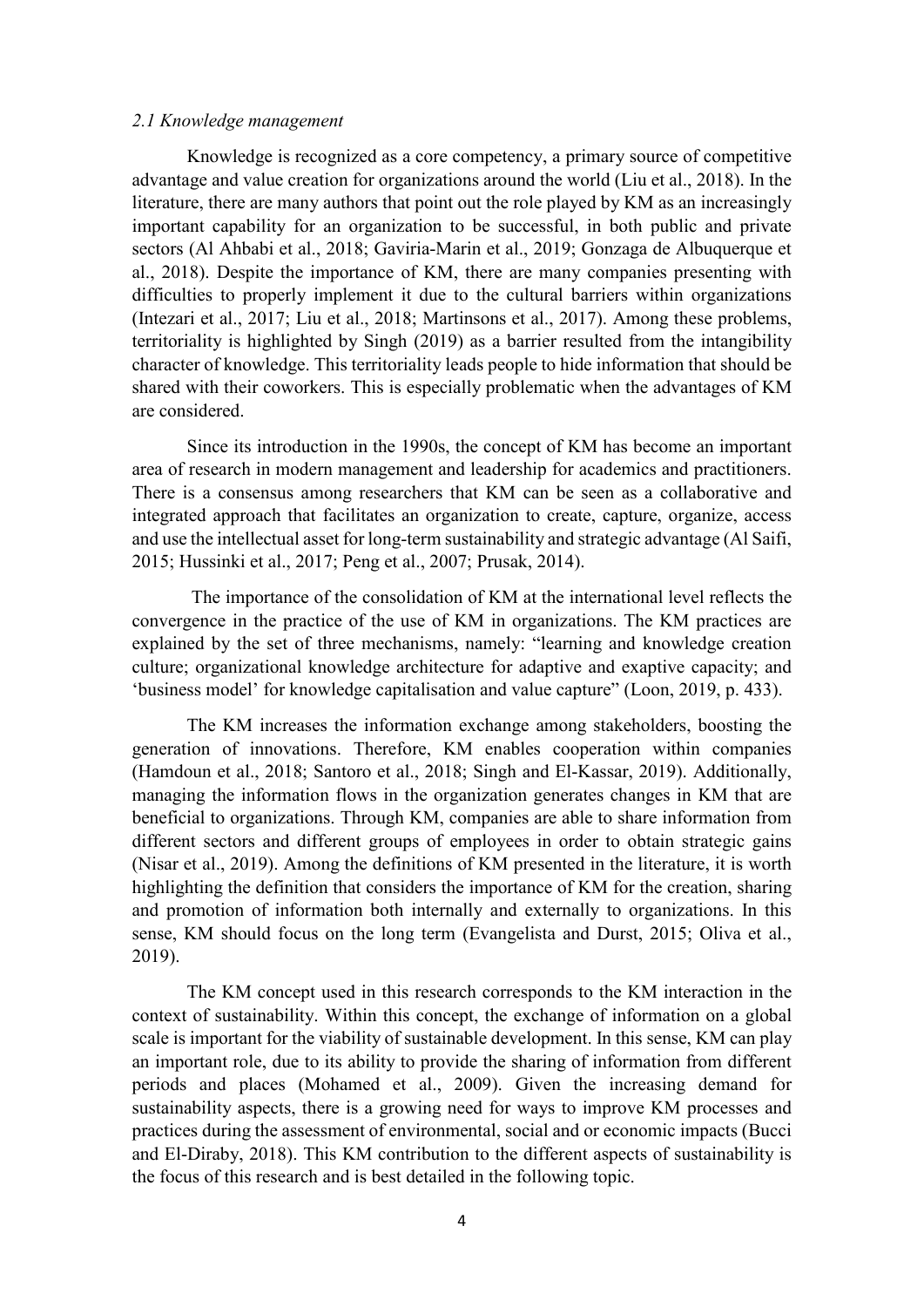#### *2.2 Sustainability*

Given the wide range of issues inherent to the concept of sustainability, the increasing volume of information related to this subject and their complexity, the insertion of KM can provide many benefits to this area of research (Chang et al., 2018; Faber and Engelen, 2005; Halati and He, 2018; Reijsen et al., 2015; Singh and El-Kassar, 2019; Yigitcanlar, 2011) and therefore needs to be further deepened.

Currently, the use of the concept of sustainability is discussed and used in several types of research around the world, which led to the dissemination of several conceptual interpretations according to the purpose of each research, resulting in the considerable extension of its meaning and importance. A widely adopted definition of sustainability is that developed in the World Commission on Environment and Development – WCEED (Brundtland, 1987, p. 41): "Sustainable development is development that meets the needs of the present without compromising the ability of future generations to meet their own needs".

In this context, it worth highlighting that concepts such as cleaner production, social responsibility, and eco-innovation contribute to meet sustainability guidelines, in which issues related to environmental awareness and the sustainable consumption of natural resources and human capital enhance the achievement of a more sustainable future (Maruyama et al., 2019; Severo et al., 2018). Moreover, cultural aspects must also be considered, since they play an important role for companies to achieve the transdisciplinary concept of sustainability (Moraes et al., 2018; Roscoe et al., 2019; Singh and Singh, 2018).

As a consequence of transdisciplinarity intrinsic to the concept of sustainability, standard definitions of sustainability can hardly encompass the dimensions of sustainability. In this sense, Biswas et al. (2018) and Bhandari et al. (2018) highlight the importance of the Triple Bottom Line (TBL) for an adequate understanding of the dimensions of sustainability. Initially created by John Elkington, the TBL ("people, profit and planet") played an important role in the search for an understanding of sustainability. According to this concept, the dimensions of sustainability are economic, social and environmental. That is, for a company to be considered sustainable, in addition to being profitable, it needs to take into account in its decision-making the social and environmental impacts of its actions (Biswas et al., 2018; Depken and Zeman, 2018; Zhang et al., 2018).

The exemplification of these dimensions becomes clearer when considering the business sector. From the point of view of the social dimension of sustainability, organizations need to be concerned with the diverse stakeholders of their operations, ranging from employees and customers to the communities around their facilities. That is, to be socially sustainable, companies must assume the responsibility for the welfare of these stakeholders (Burki et al., 2018; Kaur and Sharma, 2018). Environmental sustainability, in turn, refers to the impact that companies generate on the environment from their activities. Such impacts can be positive (reducing environmental damage) or negative (generating or aggravating environmental damage). Finally, economic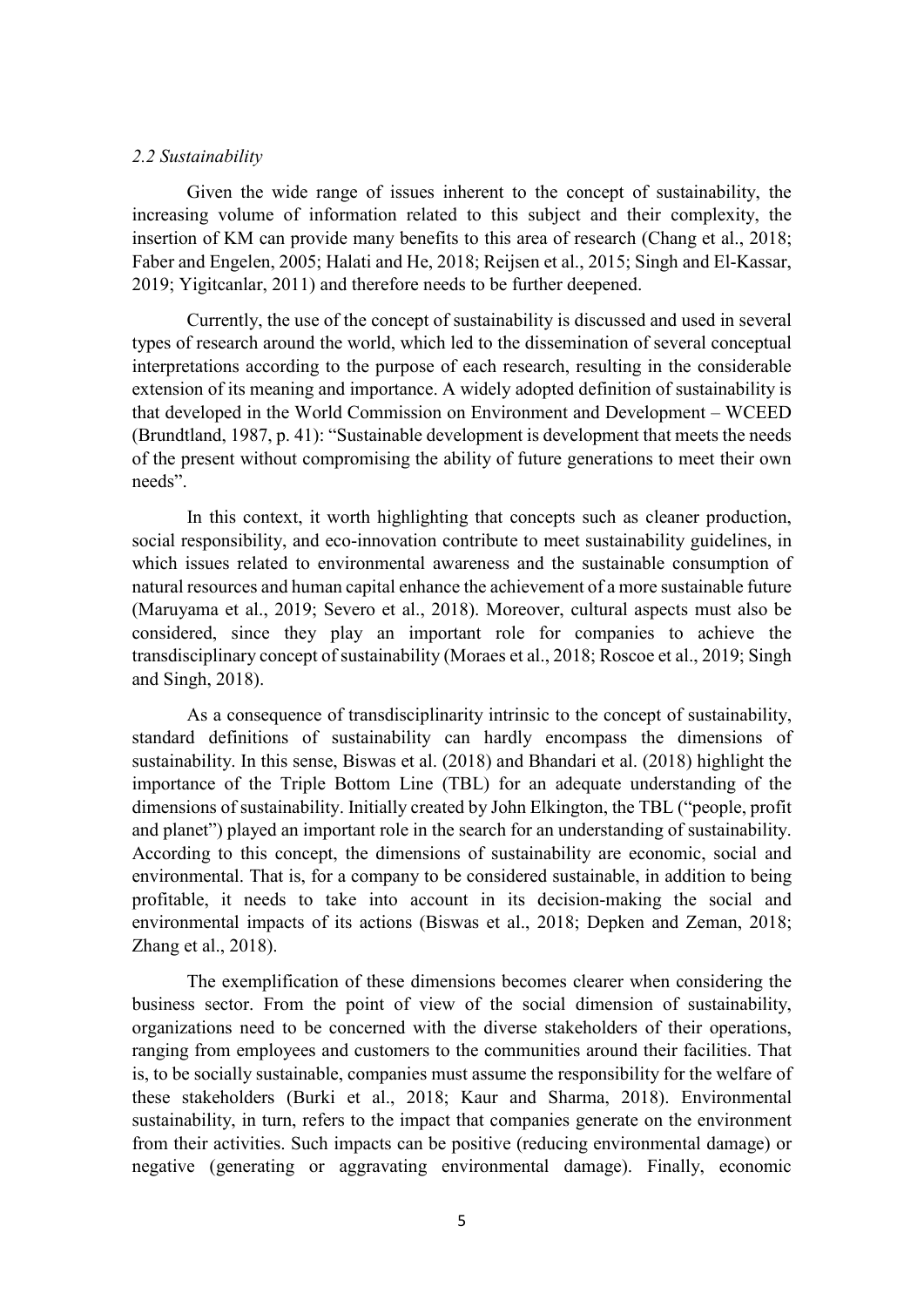sustainability refers to financial aspects; that is, it refers to the organization's ability to be profitable (Burki et al., 2018; Halati and He, 2018).

# **3. Methodological procedures**

To conduct a literature review that identifies research opportunities regarding KM in the context of sustainability, a systematic review of the literature was carried out following a protocol to ensure the replication of this method in future researches. For this, the methodological procedure of Xavier et al. (2017) and Denyer and Tranfield (2009) was used. In it, the following steps should be taken: Formulation of the research question; Studies location; Selection and evaluation of studies; Analysis and synthesis; Reporting and use of research results. An explanation regarding each step is presented in Figure 1.



Figure 1 – Flowchart of the methodological procedure used. Source: Authors, adapted from (Denyer and Tranfield, 2009; Xavier et al., 2017).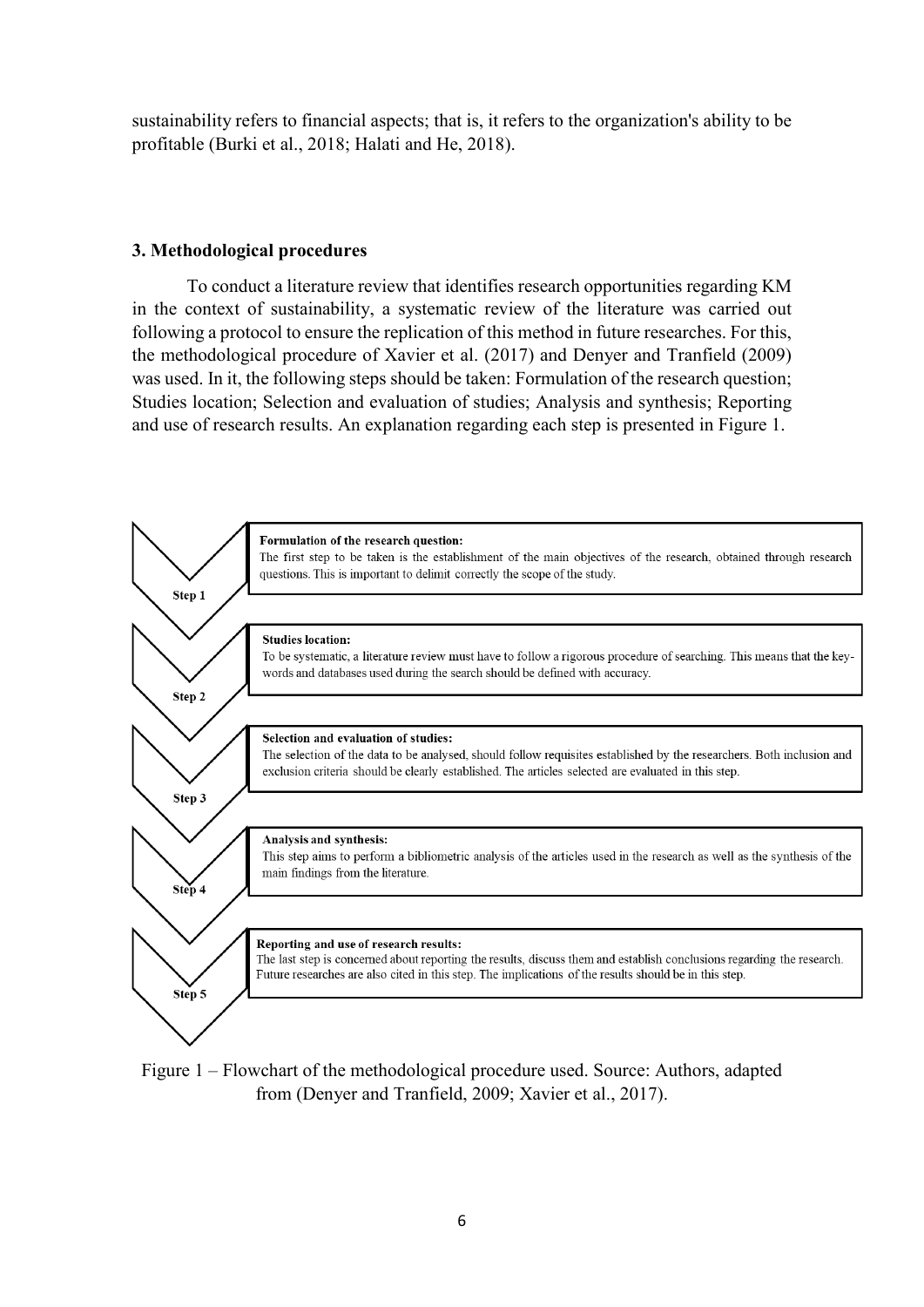The results for the steps presented in Figure 1 are shown in the next section. As it is mentioned in Step 4, besides the bibliometric analysis, the core information and the methodological procedures of the analyzed articles are presented in Table 2. A discussion is performed regarding the main findings and research opportunities are pointed out in Step 5.

Following the methodological procedure of Xavier et al. (2017) and Denyer and Tranfield (2009), this study was initiated with the establishment of the research questions: Q1) What are the research opportunities regarding KM in the context of sustainability?

The next step was the definition of the location of the study, in this case, the keywords used in the search and the databases consulted. The key-words were: "Knowledge Management"; "sustainability"; "project sustainable"; "sustainable development". Different combinations of these terms were searched. The databases consulted were: Science Direct, Emerald Insight, Springer, Wiley, Taylor & Francis and Scopus. Regarding the selection and evolution of the study, only articles from international databases were considered for the analysis. The first search resulted in 10,855 documents. The first exclusion round was made to eliminated chapters and articles from congresses. The second round was done to eliminate the documents that did not focus on their results in the subject searched here. Articles present in more that one database were considered just once. After the exclusions, 45 articles were left to be analyzed. Among these articles, there are literature reviews, study cases, surveys, and development of tools and models. However, none of them had an objective similar to ours. Regarding the analysis and synthesis step, the articles found were from a diverse number of journals. A total of 31 journals were present, and the journals: Journal of Cleaner Production and Sustainability presented the largest number of articles (7 and 8 articles, respectively). In Table 1, the total number of articles selected from each database is presented.

| <b>Database</b>       | <b>Selected</b> |
|-----------------------|-----------------|
| Emerald               | 7               |
| Springer              | 3               |
| Taylor                | 3               |
| Wiley                 | $\mathfrak{D}$  |
| <b>Science Direct</b> | 14              |
| Scopus                | 16              |
| Total                 | 45              |

Table 1. Number of articles per database. Source: Authors

In Figure 2 the publication year of the articles are shown. It is possible to verify that the theme has been increasing its number of publications since 2013. Additionally, it is worth highlighting that no restrictions were established regarding the publication period, therefore, 2004 was the first year that presented a publication regarding the scope of this research using our methodological procedures.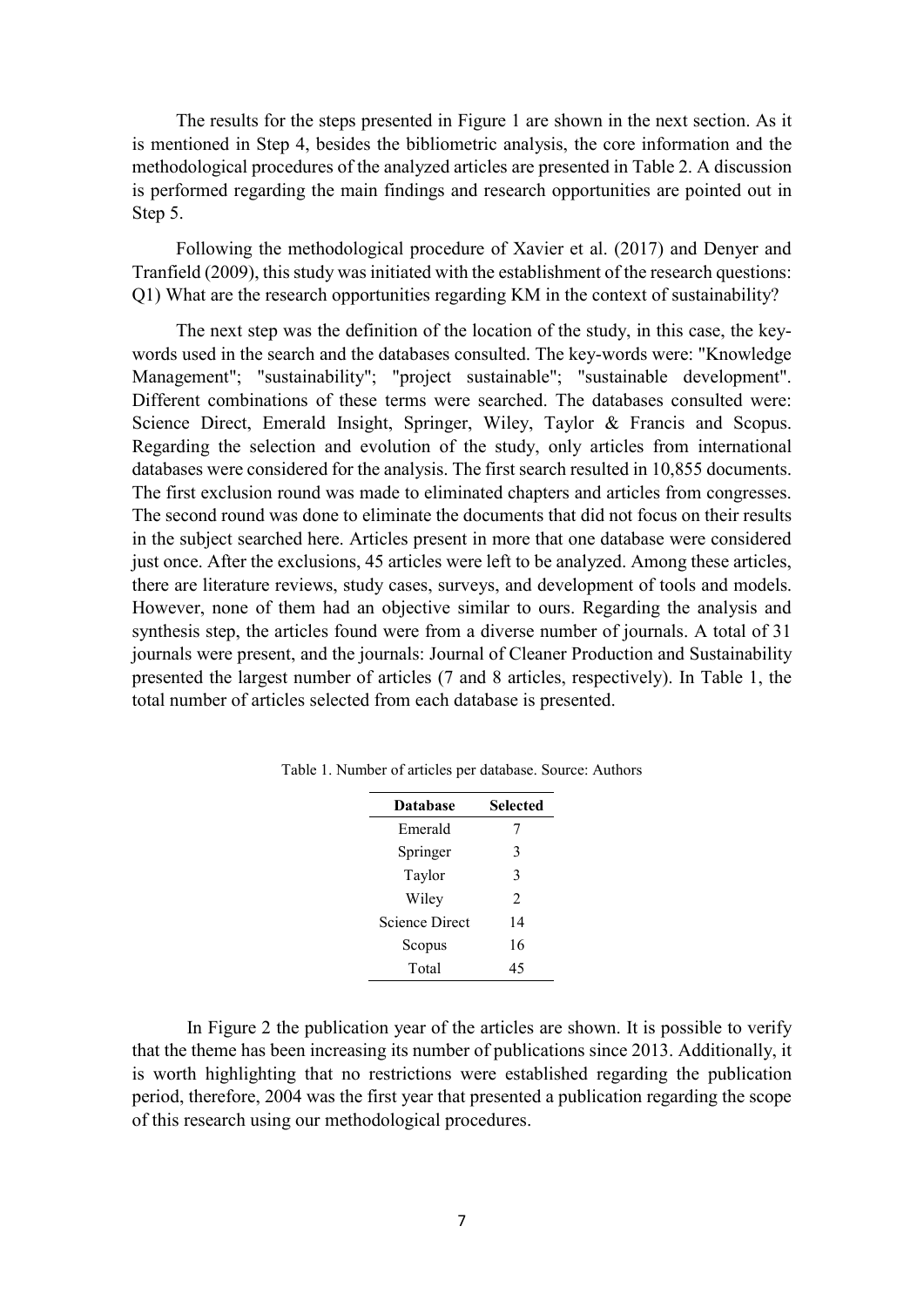

Figure 2 - Chronological distribution of articles considered in the final result

Source: Authors.

# **4. Results**

From the selected articles, it was possible to create Table 2. In this table, besides information such as titles of articles, authors and journals, the central focus of each article is presented, through the analysis of the objectives and main results achieved. In addition, the methodological procedure used in each article is identified.

| $N^{\circ}$   | <b>Article title</b>                                                                                                | <b>Reference</b>                  | <b>Journal</b>                                    | Core information                                                                                                                                                                                                                                                                                                 | Methodological<br>procedures        |
|---------------|---------------------------------------------------------------------------------------------------------------------|-----------------------------------|---------------------------------------------------|------------------------------------------------------------------------------------------------------------------------------------------------------------------------------------------------------------------------------------------------------------------------------------------------------------------|-------------------------------------|
|               | Greywater reuse: knowledge<br>management for<br>sustainability                                                      | (Al-Jayyousi,<br>2004)            | Desalination                                      | It aimed to highlight the value of KM in<br>greywater reuse. It was found that knowledge<br>about water reuse is created through the<br>development of a transformation process of<br>tacit knowledge into explicit knowledge<br>through a process of socialization.                                             | Case study.                         |
| $\mathcal{D}$ | Application of knowledge<br>management to environmental<br>management projects: A case<br>study for lake management | (Sekino and<br>Nakamura,<br>2006) | Lakes & Reservoirs:<br>Research and<br>Management | It developed a KM system in order to manage<br>the information flow and storage regarding an<br>international project about lake management.<br>The developed system presented a<br>satisfactorily performance to enable users to<br>easily fetching unknown information.                                        | Case study.                         |
| 3             | STEPS: a knowledge<br>management maturity<br>roadmap for corporate<br>sustainability                                | (Robinson et al.,<br>2006)        | <b>Business Process</b><br>Management Journal     | It showed the role of KM in the promotion of<br>corporate sustainability in the context of the<br>construction industry. The authors provided a<br>roadmap that aims to make the<br>implementation of a KM strategy easier. The<br>authors found that KM is intrinsically linked<br>to corporate sustainability. | Survey and Multiple<br>Case Studies |

Table 2. Results overview. Source: Authors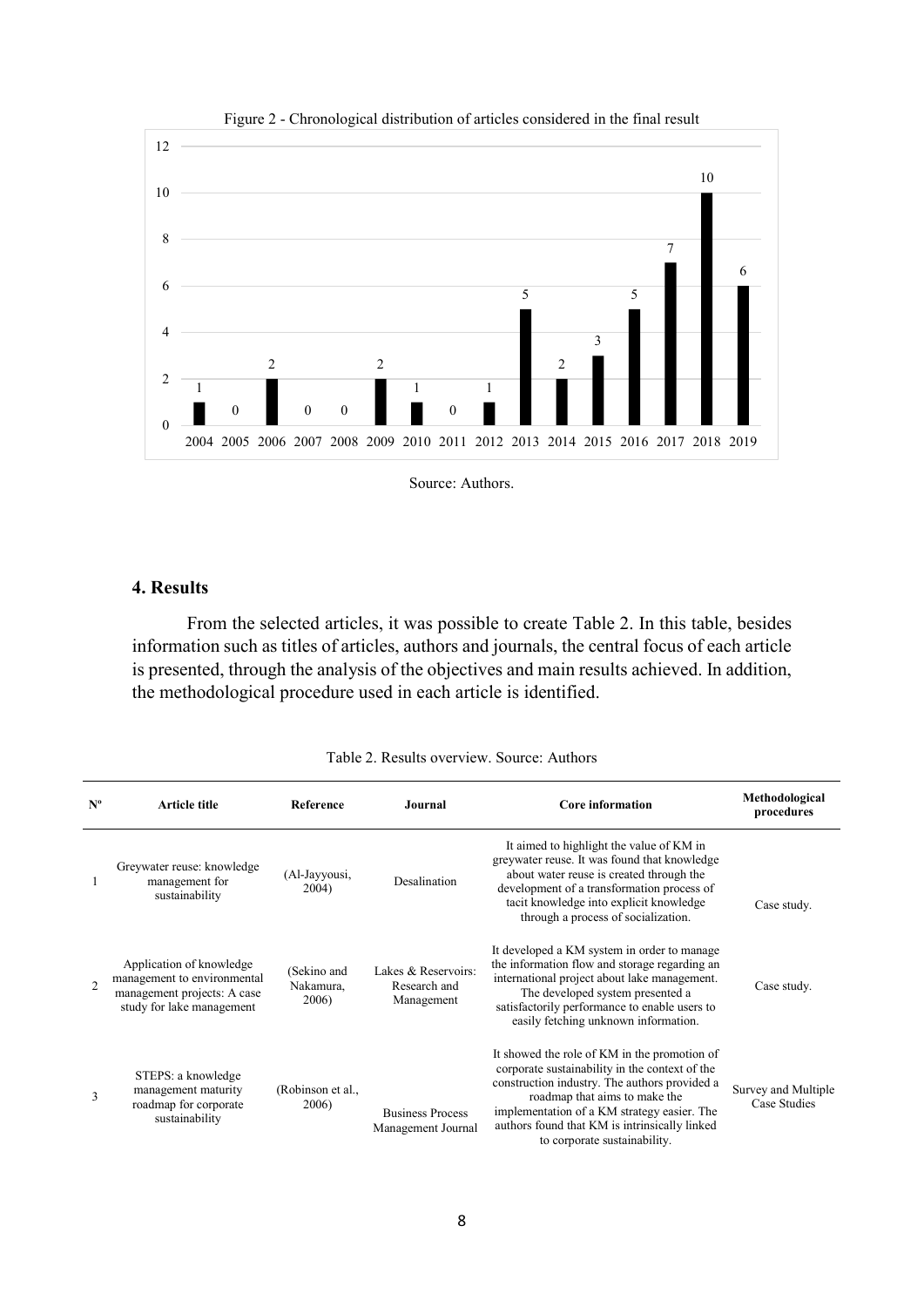| $\overline{4}$ | An empirical assessment of<br>knowledge management<br>criticality for sustainable<br>development                                                           | (Mohamed et al.,<br>2009)                       | Journal of<br>Knowledge<br>Management                                           | It aimed to empirically evaluate the relevance<br>of KM for sustainable development. A<br>proposal for an iterative knowledge supply<br>network was developed. The proposal<br>describes the knowledge life cycle and<br>supports the reduction the negative impacts of<br>technology on sustainable development.                               | Survey and general<br>linear methods.                                       |
|----------------|------------------------------------------------------------------------------------------------------------------------------------------------------------|-------------------------------------------------|---------------------------------------------------------------------------------|-------------------------------------------------------------------------------------------------------------------------------------------------------------------------------------------------------------------------------------------------------------------------------------------------------------------------------------------------|-----------------------------------------------------------------------------|
| 5              | A knowledge management<br>perspective of corporate<br>social responsibility                                                                                | (Preuss and<br>Córdoba-<br>Pachon, 2009)        | Corporate<br>Governance: The<br>international journal<br>of business in society | The authors aimed to determine the manner<br>that KM processes can promote (or cease) the<br>path of an organization towards corporate<br>social responsibility. A conceptual model is<br>developed of how KM can impact corporate<br>social responsibility.                                                                                    | Literature review.                                                          |
| 6              | Sustainable knowledge for<br>sustainable development:<br>challenges and opportunities<br>for African development                                           | (Djeflat, 2010)                                 | World Journal of<br>Science, Technology<br>and Sustainable<br>Development       | It aimed to show the challenges in achieving<br>sustainable development in African countries<br>without a good technological and knowledge<br>base. The results showed through indicators<br>of knowledge and sustainability how the<br>knowledge capacities are highly correlated<br>with the sustainability levels.                           | Case study.                                                                 |
| $\overline{7}$ | Governance for sustainability:<br>knowledge integration and<br>multi-actor dimensions in risk<br>management                                                | (Shiroyama et<br>al., 2012)                     | Sustainability<br>science: bridging the<br>gap between science<br>and society   | It proposed "an analytical framework of risk-<br>related governance for sustainability" (p. 45),<br>focusing on two dimensions: knowledge<br>integration and multi-actor governance. The<br>results of the framework point out that these<br>dimensions have an important role for<br>institutions of governance that aim at<br>sustainability. | Literature review<br>and applications of<br>the structure in real<br>cases. |
| 8              | Converting knowledge into<br>sustainability performance of<br>freight villages                                                                             | (Wu and Haasis,<br>2013)                        | Logistics Research                                                              | It aimed to highlight sustainability as a<br>strategic objective of freight villages. It<br>proposed a roadmap to organize KM for<br>sustainability oriented freight villages,<br>considering the distinct characteristics of the<br>KM context in freight villages.                                                                            | Literature review<br>and interviews.                                        |
| 9              | Dynamic decision trees for<br>building resilience into<br>future eco-cities                                                                                | (Ciumasu, 2013)                                 | Technological<br>Forecasting & Social<br>Change                                 | The authors target was to integrate recent<br>intellectual and experimental advances. The<br>authors improves a method to be used by local<br>communities as a tool to manage and learn<br>urban risk issues. The results showed that the<br>method works as a versatile learning<br>management tool.                                           | Case study.                                                                 |
| 10             | Technology transfer of hand<br>pumps in rural communities<br>of Swaziland: Towards<br>sustainable project life cycle<br>management                         | (Baraki and<br>Brent, 2013)                     | Technology in<br>Society                                                        | It aimed to understand what reasons were<br>causing failures in hand pump. The<br>technology transfer perspective was used and<br>the research aimed to provide a greater<br>sustainability for these hand pumps. The<br>results indicated that important stakeholders<br>do not use proper knowledge sharing<br>practices.                     | Case study.                                                                 |
| 11             | The impact of sustainable<br>construction and knowledge<br>management on sustainability<br>goals. A review of the<br>Venezuelan renewable energy<br>sector | (Pietrosemoli<br>and Rodríguez<br>Monroy, 2013) | Renewable and<br>Sustainable Energy<br>Reviews                                  | The objective was to show the relationship<br>between KM, sustainability and construction.<br>In the research, KM process are faced as a<br>mean for institutions to learn with experience<br>of former projects and use it to improve the<br>management of future projects related with<br>renewable energy.                                   | Literature review<br>and empirical<br>evidence.                             |
| 12             | Sustainability-Focused<br>Knowledge Management in a<br>Global Enterprise                                                                                   | (Spangler et al.,<br>2014)                      | Journal of Computer<br><b>Information Systems</b>                               | It explored opportunities related to the<br>development of environmental management<br>systems, in order to understand a manner to<br>use technology within these systems to<br>improve the sustainability results of decision-<br>making. The proposed framework offers<br>professionals a way to increase the efficiency                      | Case study.                                                                 |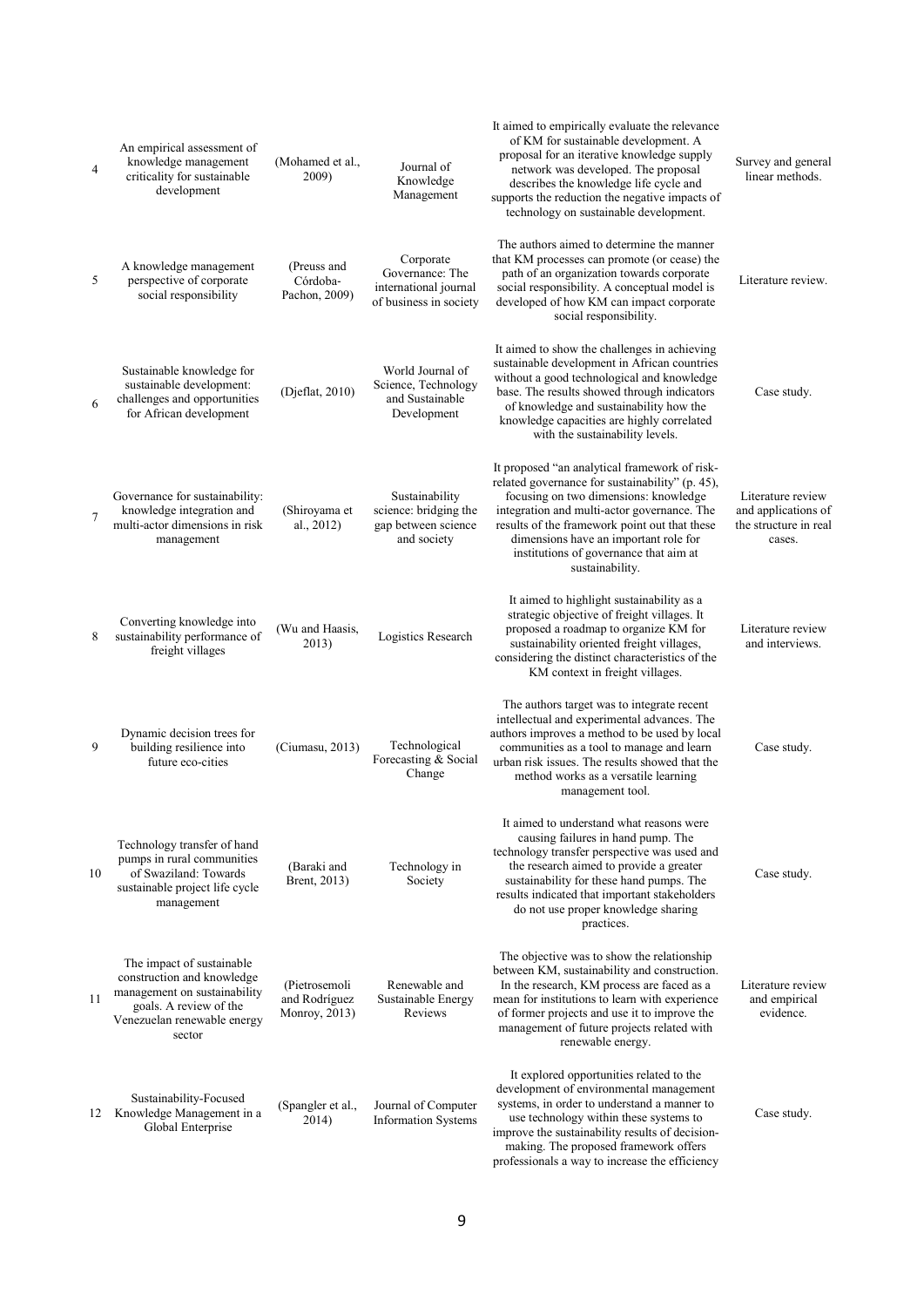|    |                                                                                                                                                                |                                        |                                                                          | of resources uses and take decisions based in<br>sustainability goals.                                                                                                                                                                                                                                                                                                                                                                                                                                                                                                                       |                                                                                                |
|----|----------------------------------------------------------------------------------------------------------------------------------------------------------------|----------------------------------------|--------------------------------------------------------------------------|----------------------------------------------------------------------------------------------------------------------------------------------------------------------------------------------------------------------------------------------------------------------------------------------------------------------------------------------------------------------------------------------------------------------------------------------------------------------------------------------------------------------------------------------------------------------------------------------|------------------------------------------------------------------------------------------------|
| 13 | University partnerships for<br>co-designing and co-<br>producing urban sustainability                                                                          | (Trencher et al.,<br>2014)             | Global<br>Environmental<br>Change                                        | Trencher et al. (2014) developed a survey to<br>understand the partnerships established by<br>universities to seek urban sustainability. In<br>their findings, the authors highlight the role of<br>universities as institutions that generate<br>knowledge.                                                                                                                                                                                                                                                                                                                                 | Survey and Case<br>study.                                                                      |
| 14 | Knowledge management in<br>environmental sustainability<br>practices of third-party<br>logistics service providers                                             | (Evangelista and<br>Durst, 2015)       | <b>VINE</b>                                                              | The objective in this research was to perform<br>a literature review regarding KM and KM for<br>environmental sustainability in logistics<br>companies. Three main elements properly<br>manage the KM were identified: customer<br>relationship management, well-trained staff<br>and an adequate system for information and<br>communication technology (ICT). These<br>elements allowed the structuring of a<br>knowledge management strategy for logistic<br>services companies.                                                                                                          | Literature review.                                                                             |
| 15 | Knowledge management view<br>of environmental<br>sustainability in<br>manufacturing SMEs in the<br>Philippines                                                 | (Roxas and<br>Chadee, 2016)            | Knowledge<br>Management<br>Research & Practice                           | Roxas and Chadee (2016) aimed to present<br>the importance of KM for small and medium<br>enterprises to engage in environmentally<br>sustainable businesses. The authors verified<br>that KM was essential to insert concepts of<br>sustainability within the companies.                                                                                                                                                                                                                                                                                                                     | Survey and Partial<br>Least Squares -<br><b>Structural Equation</b><br>Modeling (PLS-<br>SEM). |
| 16 | Knowledge management in<br>sustainability research<br>projects: Concepts, effective<br>models, and examples in a<br>multi-stakeholder<br>environment           | (Kaiser et al.,<br>2016)               | Applied<br>Environmental<br>Education &<br>Communication                 | The authors focused on research projects for<br>sustainability and the role of KM on them. In<br>their results, they highlight the importance of<br>sharing knowledge to boost the creation,<br>transmission and operationalization of it.                                                                                                                                                                                                                                                                                                                                                   | Survey and<br>document analyses.                                                               |
| 17 | Knowledge co-production in<br>practice: Enabling<br>environmental management<br>systems for ports through<br>participatory research in the<br>Dutch Wadden Sea | (Puente-<br>Rodríguez et al.,<br>2016) | Environmental<br>Science & Policy                                        | It aimed to study the development of<br>environmental management systems in ports<br>through knowledge co-production. The<br>authors found out that knowledge co-<br>production is increasing important in the<br>context of port communities, especially when<br>it is considered the different stakeholders that<br>may contribute to preservation of these<br>environments.                                                                                                                                                                                                               | Case study.                                                                                    |
| 18 | Cultivating Ecological<br>Knowledge for Corporate<br>Sustainability: Barilla's<br>Innovative Approach to<br>Sustainable Farming                                | (Pogutz and<br>Winn, 2016)             | <b>Business Strategy</b><br>and the Environment                          | The authors examined how the collaboration<br>between a Italian food producer, the farmers<br>and small producers that supply the company<br>and the scientists generated sustainability<br>practices in the agrifood industry through the<br>creation of ecological, technical and scientific<br>transformative knowledge. A sustainable<br>farming study was performed, with indicators<br>to analyze improvements. One of the most<br>important result from it was the "widely<br>accessible guidelines for sustainability-<br>oriented cropping knowledge and practices"<br>$(p. 435)$ . | Case study.                                                                                    |
| 19 | Creating sustainable cities<br>through knowledge exchange:<br>A case study of knowledge<br>transfer partnerships                                               | (Hope, 2016)                           | International Journal<br>of Sustainability in<br><b>Higher Education</b> | It aimed to examine the partnership between<br>universities and stakeholders from society to<br>use knowledge transfer in order to boost<br>sustainability within the cities and<br>communities. The results show that the<br>knowledge transfer partnership can be<br>effective in the exchange of knowledge<br>among these stakeholders, resulting in the<br>generation of knowledge for sustainable<br>development.                                                                                                                                                                       | Case study.                                                                                    |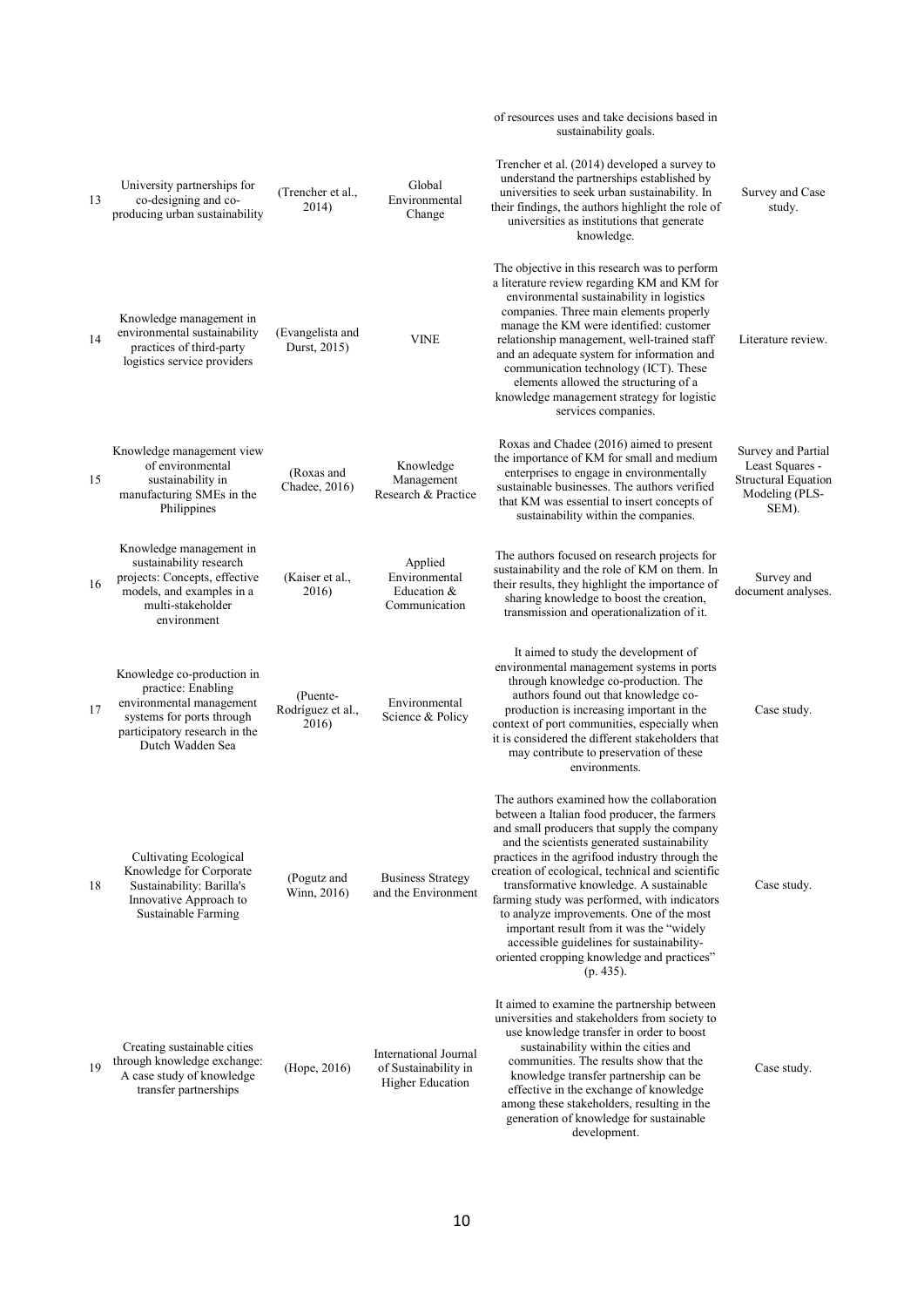| 20 | Conceptualizing impact<br>assessment as a learning<br>process                                                                                           | (Sánchez and<br>Mitchell, 2017) | Environmental<br><b>Impact Assessment</b><br>Review             | They conducted a literature review about the<br>KM for impact assessment for different kinds<br>of stakeholders related to sustainability<br>projects development. The authors highlight<br>the importance to consider learning as a result<br>of impact assessment that may be achieved<br>through learning organization approach. This<br>approach is generic and can be used by many<br>companies.                                                                                                                                                                                                                                                                                                                                                                                    | Literature review                                          |
|----|---------------------------------------------------------------------------------------------------------------------------------------------------------|---------------------------------|-----------------------------------------------------------------|------------------------------------------------------------------------------------------------------------------------------------------------------------------------------------------------------------------------------------------------------------------------------------------------------------------------------------------------------------------------------------------------------------------------------------------------------------------------------------------------------------------------------------------------------------------------------------------------------------------------------------------------------------------------------------------------------------------------------------------------------------------------------------------|------------------------------------------------------------|
| 21 | An analysis of the interplay<br>between organizational<br>sustainability, knowledge<br>management, and open<br>innovation                               | (Lopes et al.,<br>2017)         | Journal of Cleaner<br>Production                                | They analyzed the interface among open<br>innovation, KM and sustainability, through a<br>case study. In their analysis, the target of the<br>company was to increase organizational<br>sustainability via open innovation and KM.<br>The results of the case study carried out<br>explored the adoption of sustainability in<br>company's strategy through KM to promote<br>sustainable innovations, acting as an engine to<br>promote changes in the culture of the<br>company. The authors provided a model that<br>summarizes and shows the path taken by the<br>case study to achieve eco-innovation. In this<br>article, the organizational sustainability<br>includes the three dimensions of sustainability<br>that must be considered in companies'<br>activities and products. | Single case study                                          |
| 22 | Knowledge management in<br>sustainable supply chain<br>management: Improving<br>performance through an<br>interpretive structural<br>modelling approach | (Lim et al.,<br>2017)           | Journal of Cleaner<br>Production                                | Focusing on sustainable supply chain<br>management, they developed a hierarchical<br>structural model that showed the importance<br>of KM and environment for supply chain<br>operations improvements.                                                                                                                                                                                                                                                                                                                                                                                                                                                                                                                                                                                   | Interpretive<br>structural model<br>(ISM)                  |
| 23 | Sustainability focused<br>decision-making in building<br>renovation                                                                                     | (Kamari et al.,<br>2017)        | International Journal<br>of Sustainable Built<br>Environment    | Kamari et al. (2017) developed a<br>sustainability framework to support the<br>development and analysis of building<br>renovations aspects. Additionally, the<br>framework may be also used to base decision-<br>making regarding for the whole lifecycle of<br>the project.                                                                                                                                                                                                                                                                                                                                                                                                                                                                                                             | Soft Systems<br>Methodology<br>(SSM)                       |
| 24 | Mapping the knowledge flow<br>in sustainable construction<br>project teams using social<br>network analysis                                             | (Schröpfer et al.,<br>2017)     | Engineering,<br>Construction and<br>Architectural<br>Management | Schröpfer et al. (2017) through KM, analyzed<br>the transference of knowledge in construction<br>projects that provide sustainable office<br>buildings. In their study, they map the<br>"knowledge flows in project teams that are<br>delivering office buildings to sustainability<br>standards" (p. 242). The results show that<br>much tacit knowledge have been transferred<br>between project teams, resulting in improved<br>knowledge transfer especially among all<br>project participants, which guarantees a<br>specification of ecological building quality.<br>This transfer is made possible by the<br>establishment of strong ties within the<br>network.                                                                                                                  | Survey, single case<br>study and<br>descriptive statistics |
| 25 | Does intellectual capital<br>promote the shift of<br>healthcare organizations<br>towards sustainable<br>development? Evidence from<br>Italy             | (Cavicchi and<br>Vagnoni, 2017) | Journal of Cleaner<br>Production                                | Analyzing healthcare organizations (HCOs),<br>the authors verify how intellectual capital may<br>be used to address sustainability issues. The<br>authors verified that managers who<br>considered of high relevance information and<br>communication technologies as well as for<br>advanced technologies used for sustainability<br>targets, also were also the managers that used<br>formal strategies for sustainability.                                                                                                                                                                                                                                                                                                                                                            | Survey and<br>Stochastic ordering<br>test                  |
| 26 | The functions of knowledge<br>management processes in                                                                                                   | (Bucci and El-<br>Diraby, 2018) | <b>Impact Assessment</b><br>and Project Appraisal               | The authors performed 30 case studies $-$ in<br>Ontario, Canada - to analyze environment<br>impact assessments and establish activities of<br>KM processes. Among the activities found in                                                                                                                                                                                                                                                                                                                                                                                                                                                                                                                                                                                                | Case study                                                 |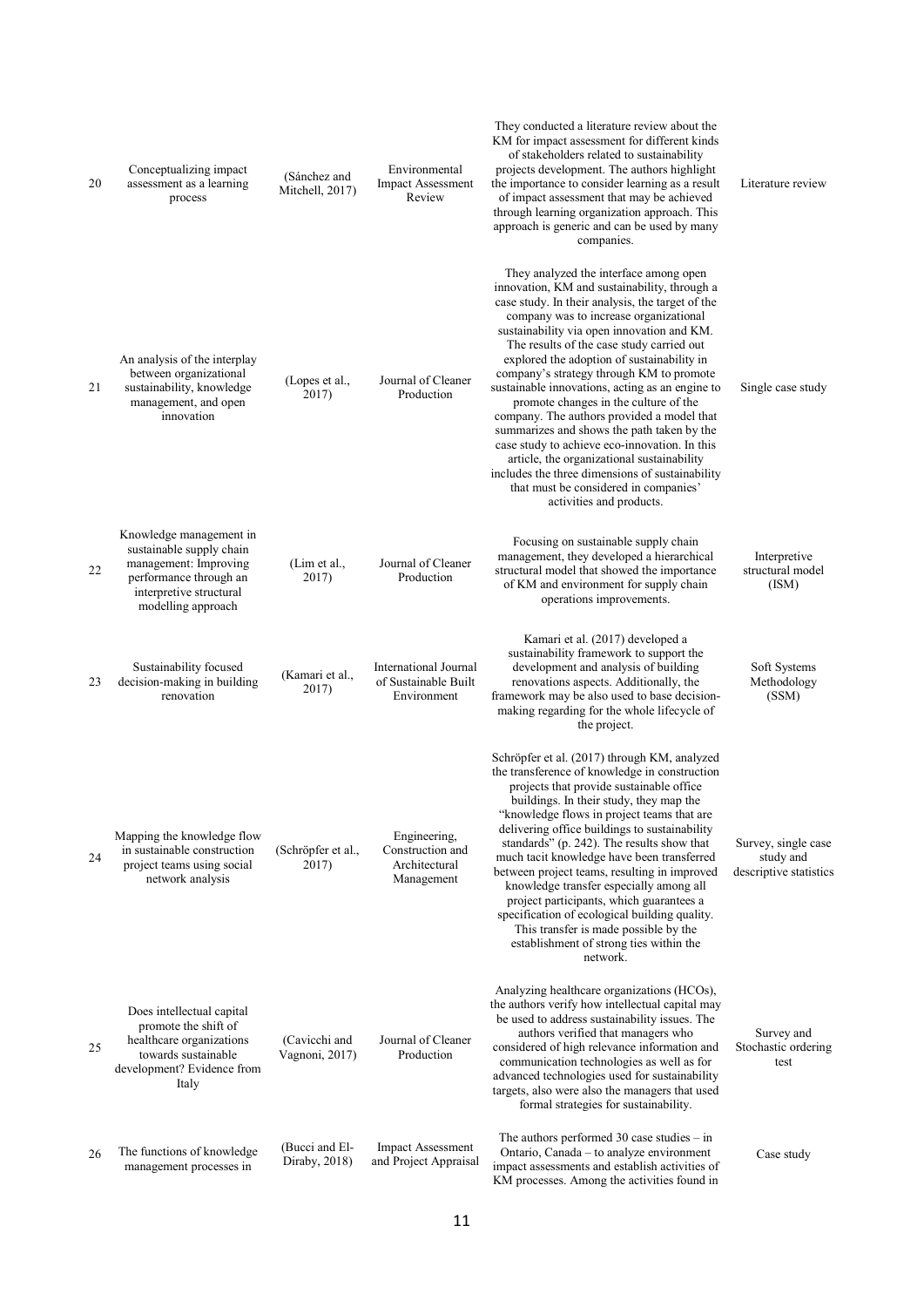|    | urban impact assessment: the<br>case of Ontario                                                                                                                            |                                 |                                                                | the study as important to enable a proper KM<br>for sustainability evaluation, there are: the<br>organizational support for knowledge<br>enhancement about this issue; the knowledge<br>diffusion for community regarding practices<br>important for a sustainable development,<br>which emphasize the fact that citizens are<br>stakeholders that must be considered and<br>heard in KM; none of these efforts would be<br>effective without an appropriate coordination<br>of the knowledge analysis; at least, to address<br>complex regulations. The authors emphasize<br>the importance of learning organizations,<br>which insert learning as an intrinsic ability of<br>companies. |                                                                                                              |
|----|----------------------------------------------------------------------------------------------------------------------------------------------------------------------------|---------------------------------|----------------------------------------------------------------|-------------------------------------------------------------------------------------------------------------------------------------------------------------------------------------------------------------------------------------------------------------------------------------------------------------------------------------------------------------------------------------------------------------------------------------------------------------------------------------------------------------------------------------------------------------------------------------------------------------------------------------------------------------------------------------------|--------------------------------------------------------------------------------------------------------------|
| 27 | A literature-based review on<br>potentials and constraints in<br>the implementation of the<br>sustainable development<br>goals                                             | (Gusmão Caiado<br>et al., 2018) | Journal of Cleaner<br>Production                               | Gusmão Caiado et al. (2018) perform a<br>literature review regarding Sustainable<br>Development Goals (SDGs), focusing on the<br>interface between sustainability and KM.<br>They developed a framework to present the<br>path to achieve the SDGs through KM. The<br>framework is composed by a cycle of four<br>steps: education and information, to gather the<br>required knowledge; innovation, to convert<br>the information into products and services,<br>according to the necessity; implement, to put<br>the products and services in the market; and<br>monitor, evaluate the implementation and<br>analyze the need for changes.                                              | Literature review                                                                                            |
| 28 | The influence of<br>entrepreneurial, market,<br>knowledge management<br>orientations on cleaner<br>production and the<br>sustainable competitive<br>advantage              | (de Guimarães et<br>al., 2018)  | Journal of Cleaner<br>Production                               | De Guimarães et al. (2018) used KM to<br>understand the impacted of strategic drivers<br>(Entrepreneurial Orientation, Market<br>Orientation and Guidance in KM) in the<br>performance of sustainability indicators. The<br>results showed Cleaner Production is strongly<br>influenced by strategic drivers. Indeed, when<br>used in combination, these drivers potentiate<br>the chances of success in Cleaner Production.<br>However, when analyzed separately, KM is<br>the driver with that most influence Cleaner<br>Production.                                                                                                                                                    | Survey and PLS-<br><b>SEM</b>                                                                                |
| 29 | How should firms reconcile<br>their open innovation<br>capabilities for incorporating<br>external actors in innovations<br>aimed at sustainable<br>development?            | (Behnam et al.,<br>2018)        | Journal of Cleaner<br>Production                               | Behnam et al. (2018) conduct eight case<br>studies to analyze the capabilities to innovate<br>with a sustainability focus, in a context of<br>open innovation. The study emphasizes the<br>role of KM for open innovation and conclude<br>that sustainability can be easily inserted in<br>punctual innovations of products and services<br>using the conventional systems, however, a<br>greater attention is required when a broader<br>system of innovation is under analysis.                                                                                                                                                                                                         | Case Studies                                                                                                 |
| 30 | Developing Sustainable<br>Healthcare Systems in<br>Developing Countries:<br>Examining the Role of<br>Barriers, Enablers and Drivers<br>on Knowledge Management<br>Adoption | (Karamat et al.,<br>2019a)      | Sustainability                                                 | The study analyzes the difficulties and<br>facilitators of knowledge management use for<br>inserting sustainable development in<br>Pakistan's healthcare sector. Among their<br>findings, it is highlighted the importance of<br>government support to encourage KM within<br>this sector.                                                                                                                                                                                                                                                                                                                                                                                                | Delphi method<br>(FDM) and Partial<br>Least Squares<br><b>Structural Equation</b><br>Modelling (PLS-<br>SEM) |
| 31 | eLearning within the<br>Community of Practice for<br>sustainable development                                                                                               | (Katernyak et<br>al., 2018)     | Higher Education,<br>Skills and Work-<br><b>Based Learning</b> | The research used knowledge management<br>tools (eLearning and Community of Practice)<br>in order to encourage a proper management<br>for local development projects.                                                                                                                                                                                                                                                                                                                                                                                                                                                                                                                     | Case study                                                                                                   |
| 32 | Enabling sustainable energy<br>futures: factors influencing                                                                                                                | (Irani et al.,<br>2017)         | Production Planning<br>& Control                               | The authors aimed to analyze how KM may<br>be used to support green supply chain<br>collaboration. They identified 24 factors                                                                                                                                                                                                                                                                                                                                                                                                                                                                                                                                                             | Literature review                                                                                            |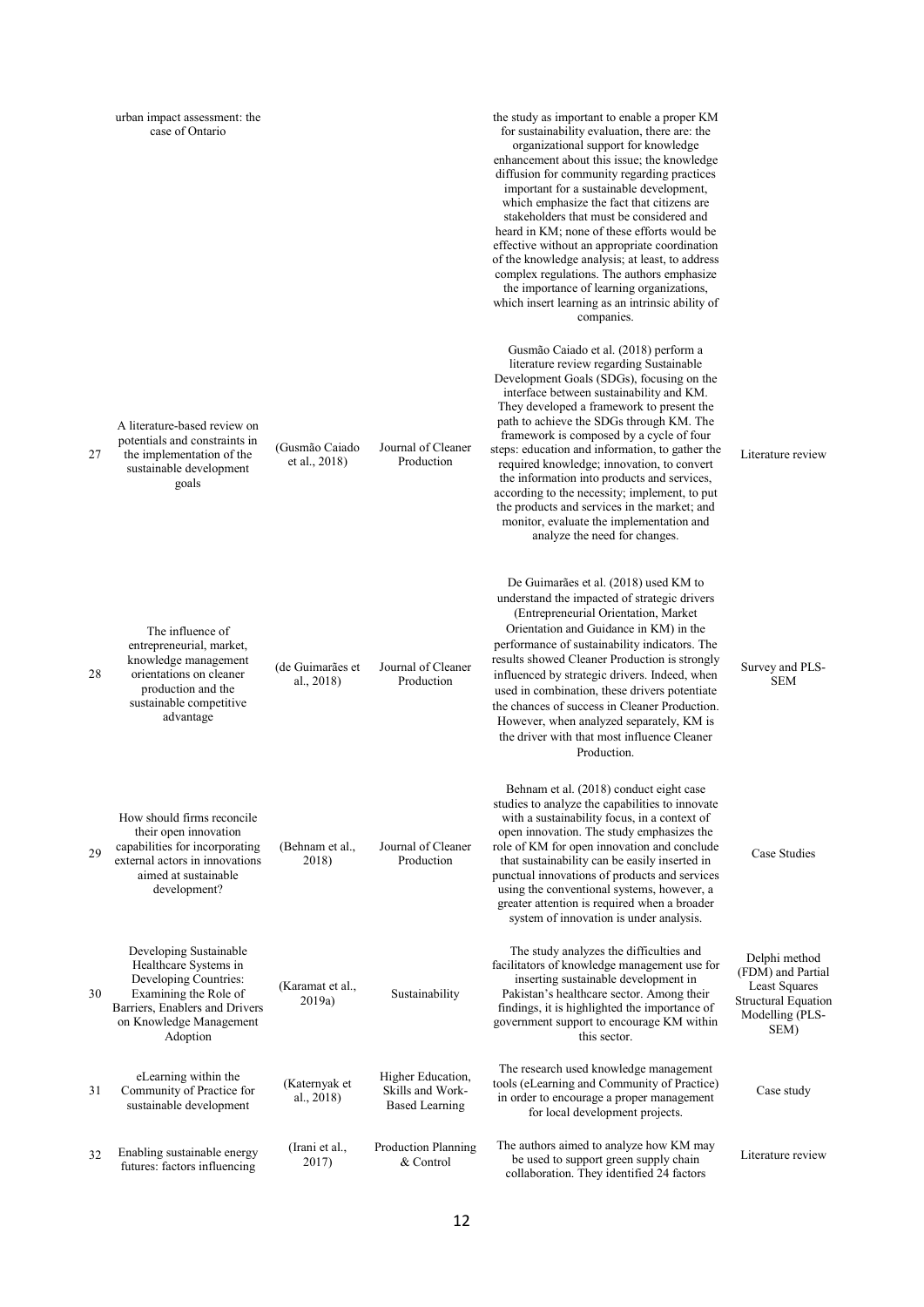|    | green supply chain<br>collaboration                                                                                                                               |                                       |                                                                            | through which KM may materialize this<br>support.                                                                                                                                                                                                                                                                                                                                 |                                                                                              |
|----|-------------------------------------------------------------------------------------------------------------------------------------------------------------------|---------------------------------------|----------------------------------------------------------------------------|-----------------------------------------------------------------------------------------------------------------------------------------------------------------------------------------------------------------------------------------------------------------------------------------------------------------------------------------------------------------------------------|----------------------------------------------------------------------------------------------|
| 33 | An Ontology-Based<br>Knowledge Modelling for a<br><b>Sustainability Assessment</b><br>Domain                                                                      | (Konys, 2018)                         | Sustainability                                                             | The author developed an ontology to evaluate<br>sustainability through a knowledge<br>management proposal. The created ontology<br>may support other researchers sustainability<br>assessment approaches to be used.                                                                                                                                                              | Literature review<br>and ontology<br>construction                                            |
| 34 | A practice mining system for<br>the delivery of sustainable<br>retirement villages                                                                                | (Hu et al., 2018)                     | Journal of Cleaner<br>Production                                           | The authors created a case-based reasoning<br>practice mining system (CBR-PMS) to be<br>used as a knowledge management tool to<br>improve the use of sustainable practices by<br>retirement villages.                                                                                                                                                                             | Case studies for<br>system development                                                       |
| 35 | Dynamic Knowledge Support<br>Model for Decision-Making<br>and Sustainable Growth: An<br><b>Empirical Study</b>                                                    | (Sandhawalia<br>and Dalcher,<br>2015) | Group Decision and<br>Negotiation                                          | The authors developed a model to use KM to<br>support decision making and sustainability<br>analysis for companies. Their model "allows<br>organisations to develop sustainable<br>development and growth and improve social<br>and environmental impact in the long term"<br>(p. 818)                                                                                            | Case study                                                                                   |
| 36 | Integrating knowledge<br>management in sustainability<br>risk management practices for<br>company survival                                                        | (Manab and<br>Aziz, 2019)             | Management Science<br>Letters                                              | The research investigated the role of KM to<br>benefit the relationship between<br>organizational resilience - via sustainability<br>risk management – and organizations'<br>success. The authors proved the positive<br>relation of the analyzed constructs.                                                                                                                     | Survey and Partial<br>Least Squares<br><b>Structural Equation</b><br>Modelling (PLS-<br>SEM) |
| 37 | Knowledge Graph in Smart<br>Education: A Case Study of<br>Entrepreneurship Scientific<br><b>Publication Management</b>                                            | (Chi et al., 2018)                    | Sustainability                                                             | The research presents a scientific knowledge<br>management model to support sustainability-<br>related learning. Through the created model,<br>the students are enabled to think critically and<br>holistically.                                                                                                                                                                  | Case study                                                                                   |
| 38 | Managing Knowledge to<br>Promote Sustainability in<br>Australian Transport<br><b>Infrastructure Projects</b>                                                      | (Yang et al.,<br>2015)                | Sustainability                                                             | The paper aimed to understand the key<br>aspects of KM to support sustainability in<br>Australian Transport Infrastructure Projects.<br>A conceptual framework for KM was created.<br>Among the conclusions from the study, the<br>authors highlighted the importance of run<br>these projects without jeopardizing aspects of<br>sustainability, which is a conscious challenge. | Survey and simple<br>statistics                                                              |
| 39 | Promoting Healthcare<br>Sustainability in Developing<br>Countries: Analysis of<br>Knowledge Management<br>Drivers in Public and Private<br>Hospitals of Pakistan  | (Karamat et al.,<br>2019b)            | International Journal<br>of Environmental<br>Research and Public<br>Health | Focusing on sustainability in healthcare, the<br>research investigated what leads Pakistan<br>hospitals to adopt KM. Nineteen drivers were<br>found. From them, the most important was to<br>obtain competitive advantage.                                                                                                                                                        | Fuzzy Delphi<br>Method and<br>Interpretive<br>Structural Modeling<br>(ISM)                   |
| 40 | Rationalizing a Personalized<br>Conceptualization for the<br>Digital Transition and<br>Sustainability of Knowledge<br>Management Using the<br><b>SVIDT Method</b> | (Schmitt, 2018)                       | Sustainability                                                             | The article aims to present how SVIDT<br>methodology (Strengths, Vulnerability, and<br>Intervention Assessment related to Digital<br>Threats) can be used to assist Personal<br>Knowledge Management (PKM) System.                                                                                                                                                                | <b>SVIDT</b><br>methodology.                                                                 |
| 41 | Risk Management and<br>Knowledge Management as<br>Critical Success Factors of<br><b>Sustainability Projects</b>                                                   | (Doskočil and<br>Lacko, 2018)         | Sustainability                                                             | Through the investigation of Critical Success<br>Factors, the research aimed to analyze how<br>risk management and knowledge management<br>are used for sustainability projects. The<br>results showed the importance of KM for the<br>success of these projects, especially after the<br>implementation of them.                                                                 | Case study                                                                                   |
| 42 | Sustainable Knowledge<br>Management and Its Impact<br>on the Performances of<br>Biotechnology Organizations                                                       | (Zbuchea et al.,<br>2019)             | Sustainability                                                             | The research aimed to analyze the impact of<br>KM in Romanian biotechnology organizations<br>performance. The study showed that the<br>analyzed sector requires improvements in KM<br>strategies.                                                                                                                                                                                 | Econometric model<br>to test hypothesis                                                      |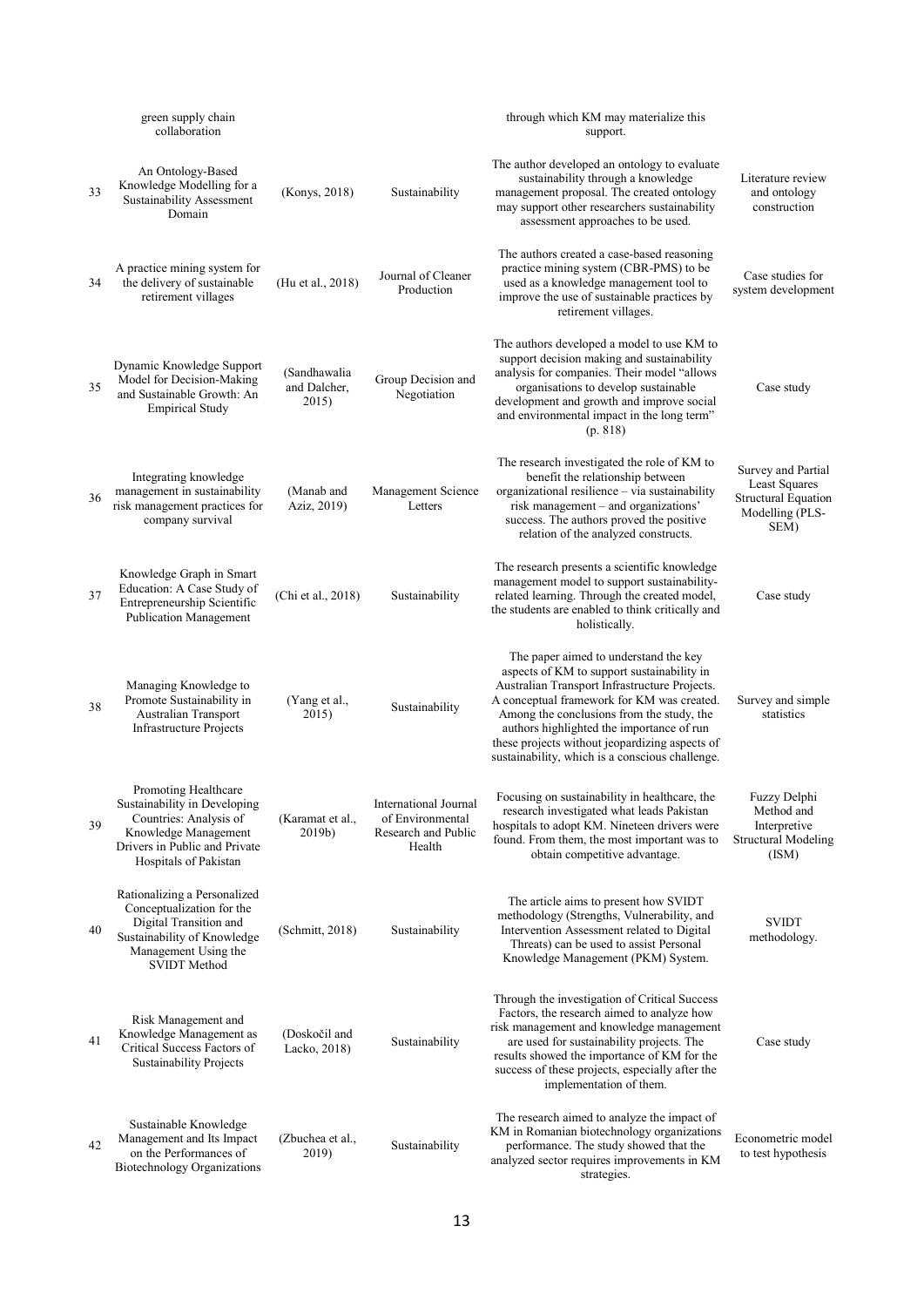| 43 | The impact of corporate<br>social responsibility (CSR)<br>knowledge on corporate<br>financial performance:<br>evidence from the European<br>banking industry     | (Gangi et al.,<br>2019) | Journal of<br>Knowledge<br>Management                                       | The authors investigate the link between KM<br>and corporate social responsibility (CSR) to<br>understand its impact on European banking<br>industry. Their findings showed that bank<br>may benefit from this link.                                                                                                                                                                                                                     | Regression analysis<br>and the two-stage<br>Heckman model |
|----|------------------------------------------------------------------------------------------------------------------------------------------------------------------|-------------------------|-----------------------------------------------------------------------------|------------------------------------------------------------------------------------------------------------------------------------------------------------------------------------------------------------------------------------------------------------------------------------------------------------------------------------------------------------------------------------------------------------------------------------------|-----------------------------------------------------------|
| 44 | The Role of Agribusiness<br>Innovation Incubation for<br>Africa's Development                                                                                    | (Ozor, 2013)            | African Journal of<br>Science, Technology,<br>Innovation and<br>Development | The research "examines the economic, social<br>and knowledge management opportunities<br>offered through agribusiness innovation<br>incubation for Africa's sustainable<br>development" (p. 242). Regarding KM<br>opportunities, the authors highlight the lack of<br>use of knowledge from researches institutions<br>of African countries in agriculture and point<br>out the opportunity of incubation to transfer<br>this knowledge. | Qualitative analysis                                      |
| 45 | The Roles of Power Distance<br>Orientation and Perceived<br>Insider Status in the<br>Subordinates' Moqi with<br>Supervisors and Sustainable<br>Knowledge-Sharing | (Zheng et al.,<br>2019) | Sustainability                                                              | The research analyzes the influence of "the<br>relationship between subordinates and<br>supervisors" (p. 2) on knowledge sharing, in<br>the context of sustainability. The authors<br>show that the analyzed relationship is positive<br>and, therefore, it should be properly build to<br>increase knowledge-sharing within the<br>organization.                                                                                        | Confirmatory factor<br>analysis (CFA)                     |

Table 2 illustrates the fact that many articles used case studies as a research strategy. It is worth mentioning that of this total, 3 articles used the case study in combination with other research strategies, such as survey and descriptive statistics, as can be observed in the articles of Robinson *et al.* (2006), Trencher *et al.* (2014) and Schröpfer *et al.* (2017). Still following this research strategy, two articles used studies of multiple cases: Robinson et al. (2006) and Behnam et al. (2018). It should be noted that the article of Shiroyama *et al.* (2012) proposes a conceptual model based on the literature review and validates the same through the use of data from real cases of the government, facts not considered in this classification as a case study. The same is valid for Hu et al. (2018), in which case studies were used to collect data to assist the development of a CBR-PMS (case-based reasoning – practice mining system).

Analyzing the articles that presented Survey as a research strategy, in addition to the aforementioned articles (combined with a case study), those that present the use of a survey with other research strategies, such as Partial Least Squares - Structural Equation Modeling (PLS-SEM) (Banihashemi et al., 2017; de Guimarães et al., 2018; Manab and Aziz, 2019; Roxas and Chadee, 2016), Document Analyses (Kaiser et al., 2016), Stochastic ordering test (Cavicchi and Vagnoni, 2017), simple statistics (Yang et al., 2015) and General Linear Methods (Mohamed et al., 2009). It is worth mentioning the articles that used PLS-SEM to treat the data obtained through the survey since it is a relevant tool for exploratory research in areas such as KM and sustainability.

Analyzing Table 2, it is possible to identify five articles that adopted the literature review as a central research strategy: Preuss and Córdoba‐Pachon (2009), Evangelista and Durst (2015), Sánchez and Mitchell (2017), Gusmão Caiado et al. (2018), Irani et al. (2017). It is noteworthy that 4 articles presented the use of literature review combined with other research strategies, such as applications of the developed structure in real cases (Shiroyama et al., 2012), analysis with stakeholders (Wu and Haasis, 2013), empirical evidence (Pietrosemoli and Rodríguez Monroy, 2013), and ontology construction (Konys,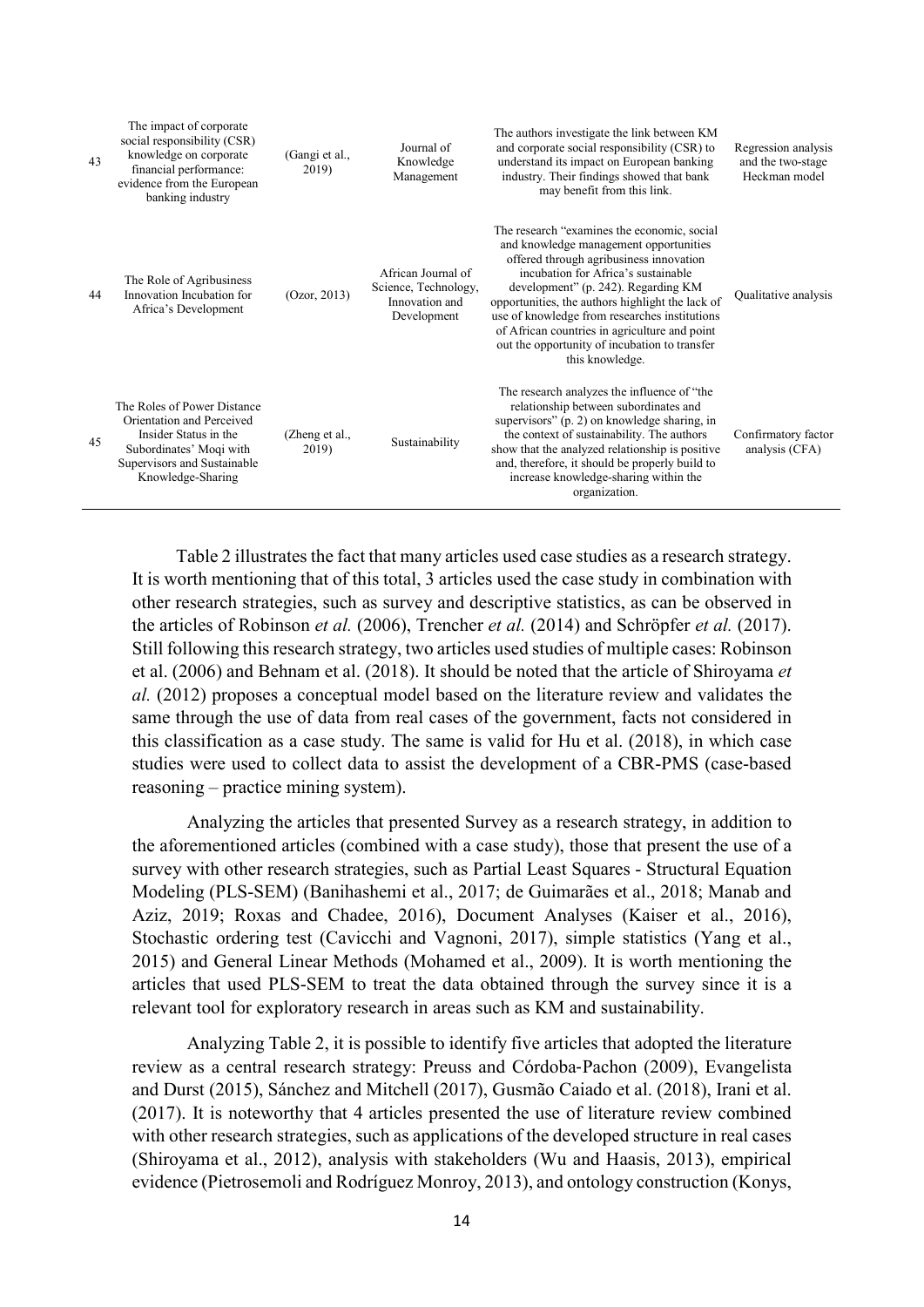2018). It is also important to highlight the articles with a research strategy of smaller occurrences, such as Interpretive Structural Model (Lim et al., 2017) and Soft Systems Methodology (Kamari et al., 2017).

Analyzing the research opportunities, from the research strategies to be adopted, there is a lack of articles that used action research as the main focus. There were no occurrences of the use of this strategy in researches involving KM in the context of sustainability. In general, it is necessary to focus on research with the development of actions that allow the consolidation, diffusion and mainly the structuring, development and application of tools to achieve practical results. Therefore, the use of this kind of strategy may be helpful and should be better explored by the literature. As pointed out by Wittmayer et al. (2014), the use of action research contributes to addressing sustainability issues and its challenges.

The results suggest that it is possible to identify little explored scopes of KM in the context of sustainability. The analysis of the scope shows that only one article dealt with KM and Sustainability in small and medium enterprises (Roxas and Chadee, 2016). These same authors point out the lack of research in this area and emphasize the importance of this type of management given the limitation of existing resources for this kind of company. Moreover, it is worth highlighting that only two articles sought to analyze the role of universities in the context of KM and sustainability (Hope, 2016; Trencher et al., 2014). In this sense, it becomes crucial for further research in the area seeking to emphasize the central role of the University as a source of knowledge for the pursuit of sustainable development. Another unexplored scope that deserves to be highlighted is the inclusion of KM in the sustainability of productive and logistical operations. Only one article briefly highlighted the importance of this topic (Lopes et al., 2017), where companies through KM seek to minimize their impacts, ensuring that the management of raw materials is linked to ecological, social and environmental aspects. Research focused on this thematic can be an important source of information, providing lessons learned regarding practices of cleaner production in productive and logistical operations, obtained through proper use of KM.

From the point of view of the research objectives, we identified as research opportunities the development of specific models, tools and systems to facilitate the sharing of information, since most of the articles emphasize the importance of knowledge sharing among the stakeholders involved in a system. Another point that deserves to be highlighted is the lack of research that aims to develop tools to measure the level of integration of knowledge management in productive systems to achieve sustainability guidelines, most of the research that uses KM in this context is developed with qualitative approach.

#### **5. Conclusions**

According to the analysis of recent literature, it was concluded that the proposed objectives were reached and that the systematic review of the literature provided satisfactory answers to the research question that guided this study. Responding to the research question, the literature review allowed the identification of several articles involving KM in the context of sustainability. The use of KM was analyzed according to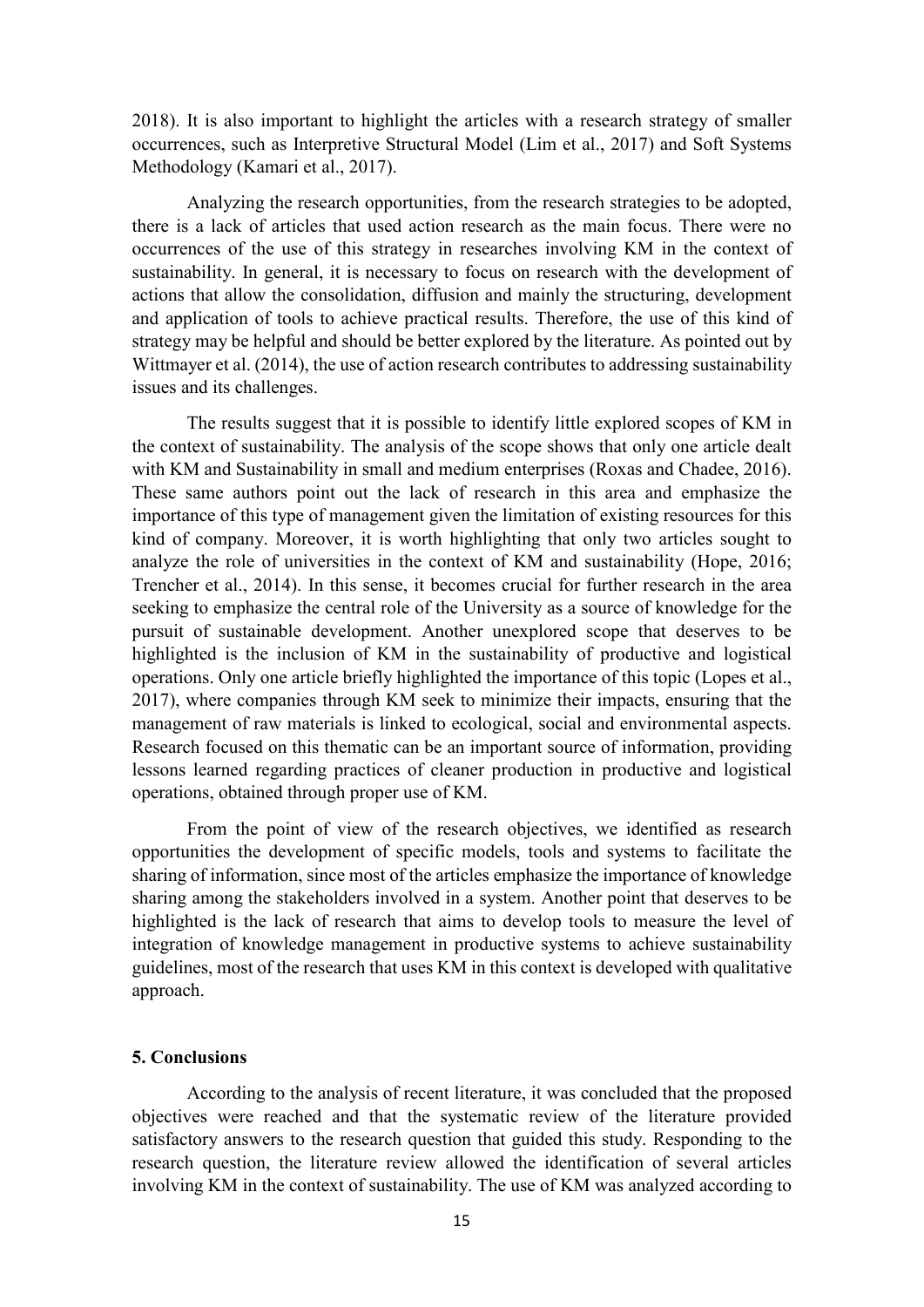the research objectives, results achieved, and research strategies used in each article. Following this strategy, it was possible to obtain an overview of the articles published in this area, highlighting their central information and identifying the research opportunities regarding this thematic.

In this sense, when reviewing the literature, it was possible to identify areas with little exploration involving KM in the context of sustainability. Among them, the analysis and identification of actions for small and medium companies meet the guidelines of sustainable development, the exploration of the potential of the Universities in the sense of generating knowledge for the search of a more sustainable society and studies that aim to analyze and propose guidelines for the adequacy of productive operations aiming at achieving sustainable goals. In addition, from the point of view of research strategies, the lack of studies using action research as a central focus stands out. Looking at the research opportunities from the point of view of the research objectives, the need was identified for the development of specific models, tools and systems to facilitate the sharing of information and, in addition, the development of KM insertion level measurement tools in productive systems to reach sustainability guidelines, since most of the identified models qualitatively analyze the use of KM in this context. In summary, our findings show that there is a gap in the literature on practical aspects of KM in the context of sustainability. Therefore, research with practical focus are required and the path may be the use of action research and the development of methodologies to enable this KM.

If not realized, the potential contribution from such research may slow down the further evolution of the process of knowledge management.

# Implications for theory and practice

This paper has three main implications to theory and practice. Firstly, it provides a solid background to the subject matter of knowledge management in the context of sustainability. Secondly, the literature review offers unique insights into the theme and outlines some of the challenges related to it. Finally, opportunities for future research are described, which may be followed up in further works.

Regarding the limitations of this research, it is possible to emphasize the non-use of some databases due to the non-possibility of access to the articles of such bases. The study focused on identifying how KM is being inserted in the context of sustainability. In order to contribute to the literature of KM in the context of sustainability, suggestions for future research on the subject were presented. More detailed reviews by increasing the number of bases analyzed and including the evaluation of the objectives of each study to support the choice of a particular method or tool in a future application. It was also perceived the opportunity to develop more models and tools that evaluate the KM in sustainable projects, that is, that analyze the application of KM in practical results of sustainability.

A future research agenda for knowledge management in the context of sustainability may include an emphasis on the following matters:

i. a sectoral analysis of how knowledge management may be implemented in the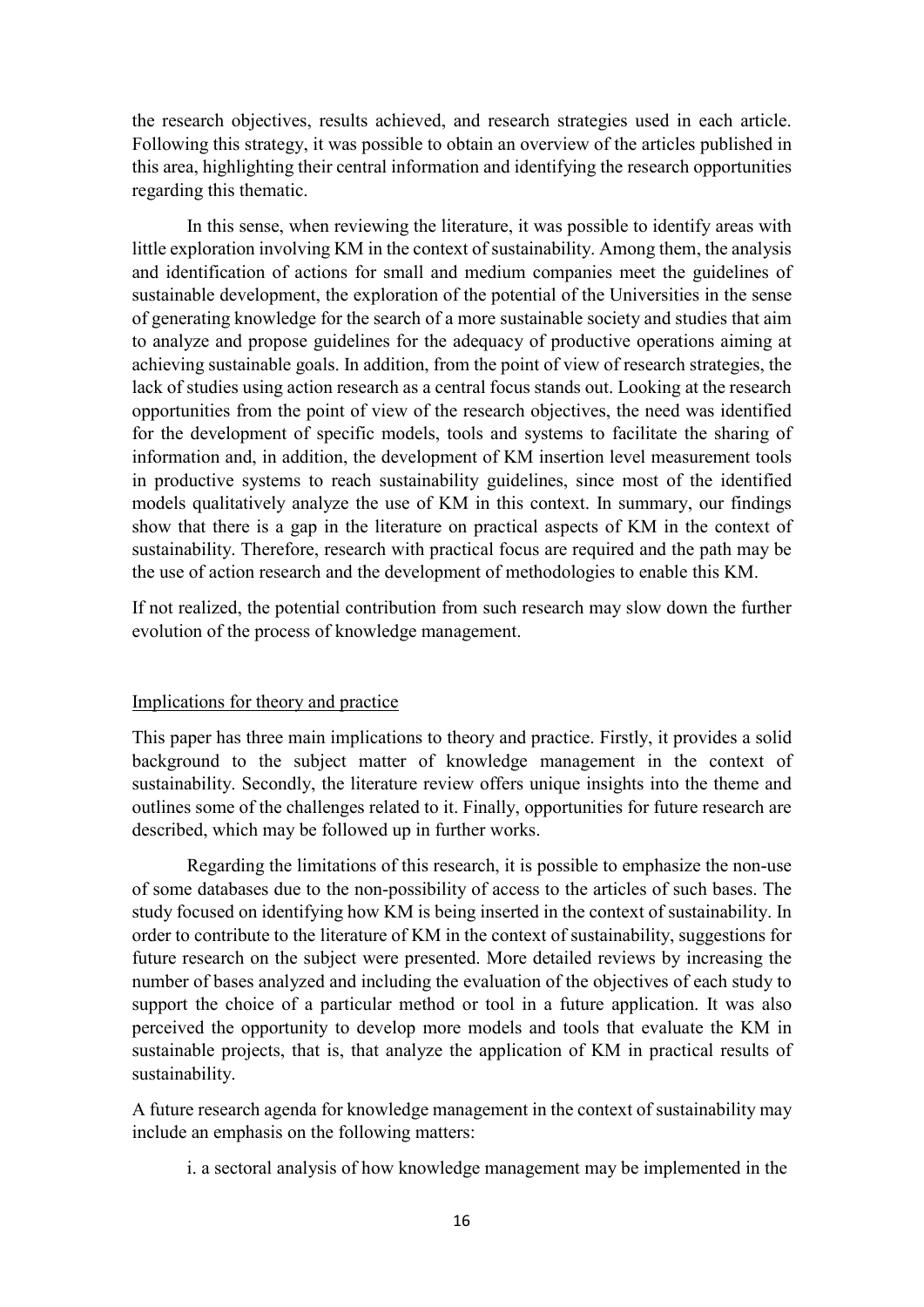different branches of industry

ii. assessments of the potentials for promoting knowledge management

as a systematic tool for information exchange among stakeholders,

iii. capacity building on knowledge management

Finally, the development of tools to foster knowledge management for institutional development may also be the subject of further studies.

#### **References**

- Aarseth, W., Ahola, T., Aaltonen, K., Økland, A., Andersen, B., 2017. Project sustainability strategies: A systematic literature review. Int. J. Proj. Manag. 35, 1071–1083. https://doi.org/10.1016/j.ijproman.2016.11.006
- Aarseth, W., Rolstadås, A., Andersen, B., 2011. Key factors for management of global projects: a case study. Int. J. Transitions Innov. Syst. 1, 326. https://doi.org/10.1504/IJTIS.2011.044905
- Al-Jayyousi, O., 2004. Greywater reuse: knowledge management for sustainability. Desalination 167, 27–37. https://doi.org/10.1016/j.desal.2004.06.110
- Al Ahbabi, S.A., Singh, S.K., Balasubramanian, S., Gaur, S.S., 2018. Employee perception of impact of knowledge management processes on public sector performance. J. Knowl. Manag. https://doi.org/10.1108/JKM-08-2017-0348
- Al Saifi, S.A., 2015. Positioning organisational culture in knowledge management research. J. Knowl. Manag. 19, 164–189. https://doi.org/10.1108/JKM-07-2014- 0287
- Banihashemi, S., Hosseini, M.R., Golizadeh, H., Sankaran, S., 2017. Critical success factors (CSFs) for integration of sustainability into construction project management practices in developing countries. Int. J. Proj. Manag. 35, 1103–1119. https://doi.org/10.1016/j.ijproman.2017.01.014
- Baraki, Y.A., Brent, A.C., 2013. Technology transfer of hand pumps in rural communities of Swaziland: Towards sustainable project life cycle management. Technol. Soc. 35, 258–266. https://doi.org/10.1016/j.techsoc.2013.10.001
- Behnam, S., Cagliano, R., Grijalvo, M., 2018. How should firms reconcile their open innovation capabilities for incorporating external actors in innovations aimed at sustainable development? J. Clean. Prod. 170, 950–965. https://doi.org/10.1016/j.jclepro.2017.09.168
- Bhandari, R., Saptalena, L.G., Kusch, W., 2018. Sustainability assessment of a micro hydropower plant in Nepal. Energy. Sustain. Soc. 8, 3. https://doi.org/10.1186/s13705-018-0147-2
- Biswas, I., Raj, A., Srivastava, S.K., 2018. Supply chain channel coordination with triple bottom line approach. Transp. Res. Part E Logist. Transp. Rev. 115, 213–226. https://doi.org/10.1016/j.tre.2018.05.007
- Bolisani, E., Bratianu, C., 2017. Knowledge strategy planning: an integrated approach to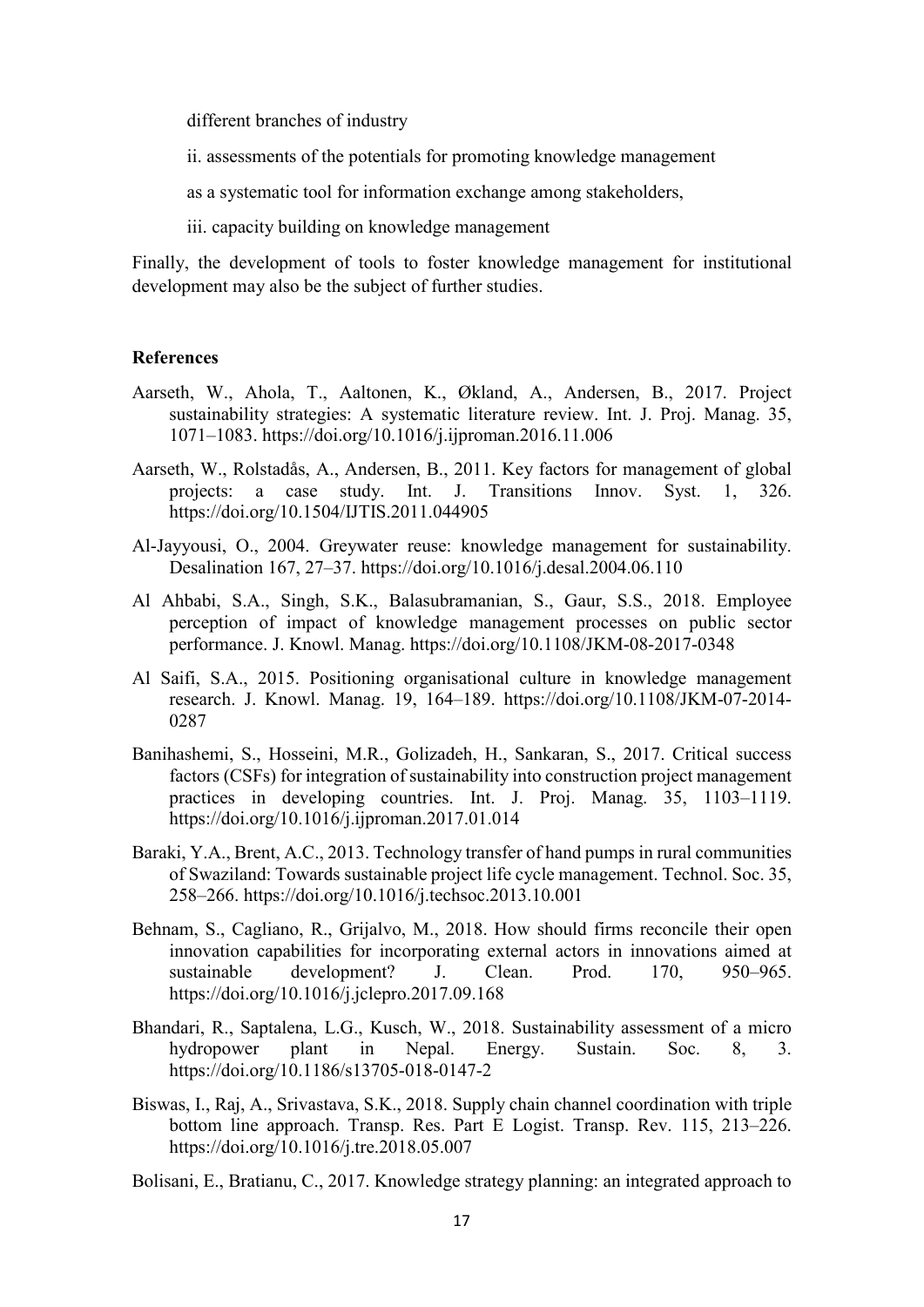manage uncertainty, turbulence, and dynamics. J. Knowl. Manag. 21, 233–253. https://doi.org/10.1108/JKM-02-2016-0071

- Brundtland, G., 1987. Our common future, World Commission on Environment and Development. Oxford University Press, Oslo.
- Bucci, M., El-Diraby, T.E., 2018. The functions of knowledge management processes in urban impact assessment: the case of Ontario. Impact Assess. Proj. Apprais. 36, 265– 280. https://doi.org/10.1080/14615517.2018.1445179
- Burki, U., Ersoy, P., Dahlstrom, R., 2018. Achieving triple bottom line performance in manufacturer-customer supply chains: Evidence from an emerging economy. J. Clean. Prod. 197, 1307–1316. https://doi.org/10.1016/j.jclepro.2018.06.236
- Cavicchi, C., Vagnoni, E., 2017. Does intellectual capital promote the shift of healthcare organizations towards sustainable development? Evidence from Italy. J. Clean. Prod. 153, 275–286. https://doi.org/10.1016/j.jclepro.2017.03.175
- Chang, D.L., Sabatini-Marques, J., da Costa, E.M., Selig, P.M., Yigitcanlar, T., 2018. Knowledge-based, smart and sustainable cities: a provocation for a conceptual framework. J. Open Innov. Technol. Mark. Complex. 4, 5. https://doi.org/10.1186/s40852-018-0087-2
- Chi, Y., Qin, Y., Song, R., Xu, H., 2018. Knowledge Graph in Smart Education: A Case Study of Entrepreneurship Scientific Publication Management. Sustainability 10, 995. https://doi.org/10.3390/su10040995
- Ciumasu, I.M., 2013. Dynamic decision trees for building resilience into future eco-cities. Technol. Forecast. Soc. Change 80, 1804–1814. https://doi.org/10.1016/j.techfore.2012.12.010
- de Guimarães, J.C.F., Severo, E.A., de Vasconcelos, C.R.M., 2018. The influence of entrepreneurial, market, knowledge management orientations on cleaner production and the sustainable competitive advantage. J. Clean. Prod. 174, 1653–1663. https://doi.org/10.1016/j.jclepro.2017.11.074
- Denyer, D., Tranfield, D., 2009. Producing a systematic review, in: Buchanan, D.A., Bryman, A. (Eds.), The Sage Handbook of Organizational Research Methods. SAGE Publications Ltd, Thousand Oaks, pp. 671–689.
- Depken, D., Zeman, C., 2018. Small business challenges and the triple bottom line, TBL: Needs assessment in a Midwest State, U.S.A. Technol. Forecast. Soc. Change 135, 44–50. https://doi.org/10.1016/j.techfore.2017.05.032
- Djeflat, A., 2010. Sustainable knowledge for sustainable development: challenges and opportunities for African development. World J. Sci. Technol. Sustain. Dev. 7, 131– 149. https://doi.org/10.1108/20425945201000009
- Doskočil, R., Lacko, B., 2018. Risk Management and Knowledge Management as Critical Success Factors of Sustainability Projects. Sustainability 10, 1438. https://doi.org/10.3390/su10051438
- Evangelista, P., Durst, S., 2015. Knowledge management in environmental sustainability practices of third-party logistics service providers. VINE 45, 509–529. https://doi.org/10.1108/VINE-02-2015-0012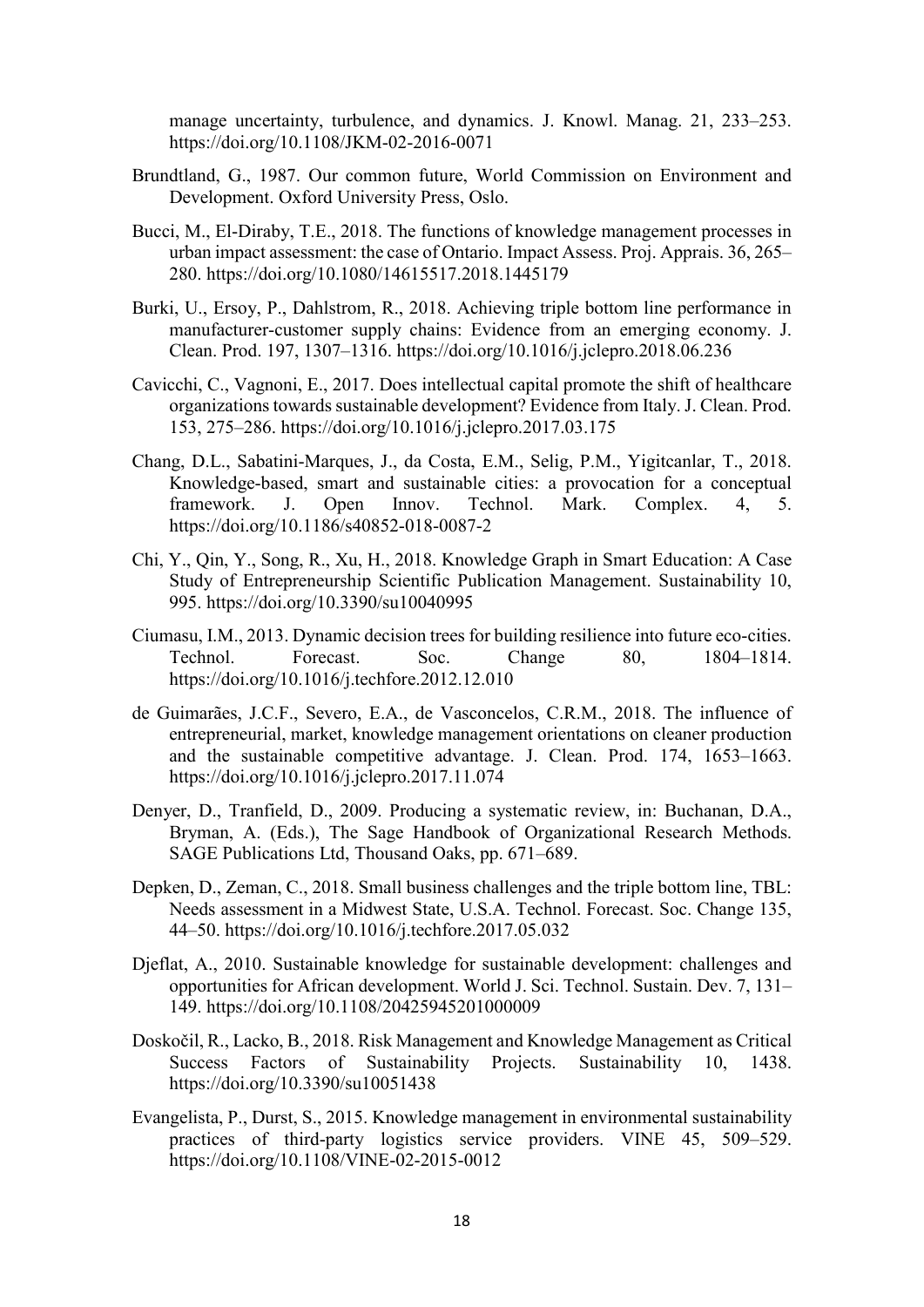- Faber, N., Engelen, J., 2005. The sustainability of "sustainability" a study into the conceptual foundations of the notion of "sustainability." J. Environ. Assess. Policy Manag. 7, 1–33.
- Gangi, F., Mustilli, M., Varrone, N., 2019. The impact of corporate social responsibility (CSR) knowledge on corporate financial performance: evidence from the European banking industry. J. Knowl. Manag. 23, 110–134. https://doi.org/10.1108/JKM-04- 2018-0267
- Gaviria-Marin, M., Merigó, J.M., Baier-Fuentes, H., 2019. Knowledge management: A global examination based on bibliometric analysis. Technol. Forecast. Soc. Change 140, 194–220. https://doi.org/10.1016/j.techfore.2018.07.006
- Gonzaga de Albuquerque, A.P., Coutinho de Melo, F.J., Dumke de Medeiros, D., Tomaz de Aquino, J., De Barros Jerônimo, T., 2018. Knowledge management alignment to the community of practice in a company of cutting and bending steel. Brazilian J. Oper. Prod. Manag. 15, 1–11. https://doi.org/10.14488/bjopm.2018.v15.n1.a1
- Gusmão Caiado, R.G., Leal Filho, W., Quelhas, O.L.G., Luiz de Mattos Nascimento, D., Ávila, L.V., 2018. A literature-based review on potentials and constraints in the implementation of the sustainable development goals. J. Clean. Prod. 198, 1276– 1288. https://doi.org/10.1016/j.jclepro.2018.07.102
- Halati, A., He, Y., 2018. Intersection of economic and environmental goals of sustainable development initiatives. J. Clean. Prod. https://doi.org/10.1016/j.jclepro.2018.03.322
- Hamdoun, M., Chiappetta Jabbour, C.J., Ben Othman, H., 2018. Knowledge transfer and organizational innovation: Impacts of quality and environmental management. J. Clean. Prod. 193, 759–770. https://doi.org/10.1016/j.jclepro.2018.05.031
- Holsapple, C.W., Joshi, K.D., 2000. An investigation of factors that influence the management of knowledge in organizations. J. Strateg. Inf. Syst. 9, 235–261. https://doi.org/10.1016/S0963-8687(00)00046-9
- Hope, A., 2016. Creating sustainable cities through knowledge exchange. Int. J. Sustain. High. Educ. 17, 796–811. https://doi.org/10.1108/IJSHE-04-2015-0079
- Hu, X., Xia, B., Chen, Q., Skitmore, M., Buys, L., Wu, P., 2018. A practice mining system for the delivery of sustainable retirement villages. J. Clean. Prod. 203, 943–956. https://doi.org/10.1016/j.jclepro.2018.08.184
- Huang, C., Huang, T., Chen, W., 2009. Int . J . Production Economics Communication protocols for order management in collaborative manufacturing. Intern. J. Prod. Econ. 122, 257–268. https://doi.org/10.1016/j.ijpe.2009.06.004
- Hussinki, H., Kianto, A., Vanhala, M., Ritala, P., 2017. Assessing the universality of knowledge management practices. J. Knowl. Manag. 21, 1596–1621. https://doi.org/10.1108/JKM-09-2016-0394
- Intezari, A., Taskin, N., Pauleen, D.J., 2017. Looking beyond knowledge sharing: an integrative approach to knowledge management culture. J. Knowl. Manag. 21, 492– 515. https://doi.org/10.1108/JKM-06-2016-0216
- Irani, Z., Kamal, M.M., Sharif, A., Love, P.E.D., 2017. Enabling sustainable energy futures: factors influencing green supply chain collaboration. Prod. Plan. Control 28,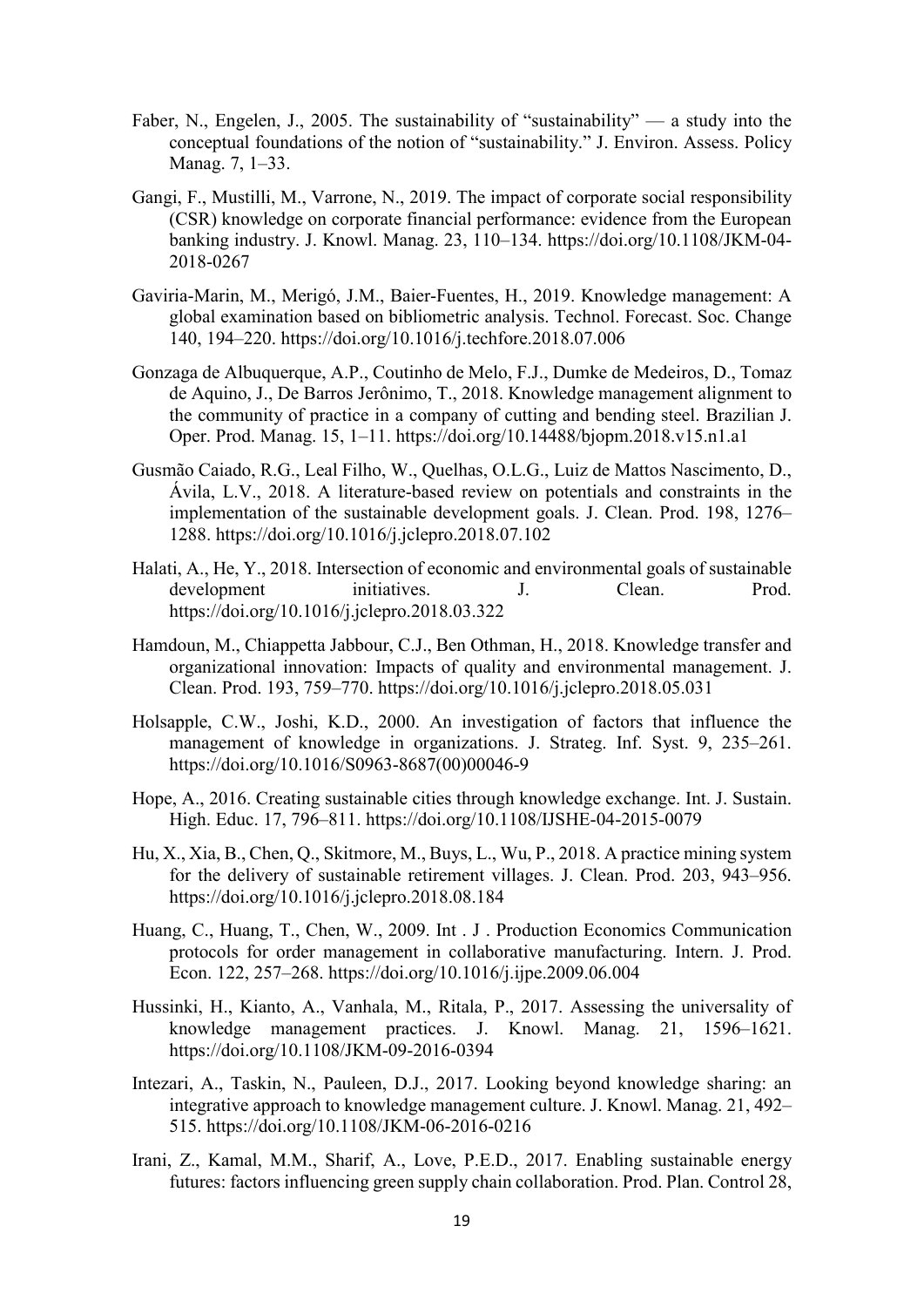684–705. https://doi.org/10.1080/09537287.2017.1309710

- Javernick-Will, A.N., Scott, W.R., 2010. Who Needs to Know What? Institutional Knowledge and Global Projects. J. Constr. Eng. Manag. 136, 546–557. https://doi.org/10.1061/(ASCE)CO.1943-7862.0000035
- Kaiser, D.B., Köhler, T., Weith, T., 2016. Knowledge management in sustainability research projects: Concepts, effective models, and examples in a multi-stakeholder environment. Appl. Environ. Educ. Commun. 15, 4–17. https://doi.org/10.1080/1533015X.2016.1141720
- Kamari, A., Corrao, R., Kirkegaard, P.H., 2017. Sustainability focused decision-making in building renovation. Int. J. Sustain. Built Environ. 6, 330–350. https://doi.org/10.1016/j.ijsbe.2017.05.001
- Karamat, J., Shurong, T., Ahmad, N., Afridi, S., Khan, S., Khan, N., 2019a. Developing Sustainable Healthcare Systems in Developing Countries: Examining the Role of Barriers, Enablers and Drivers on Knowledge Management Adoption. Sustain. 11. https://doi.org/10.3390/su11040954
- Karamat, J., Shurong, T., Ahmad, N., Afridi, S., Khan, S., Mahmood, K., 2019b. Promoting Healthcare Sustainability in Developing Countries: Analysis of Knowledge Management Drivers in Public and Private Hospitals of Pakistan. Int. J. Environ. Res. Public Health 16, 508. https://doi.org/10.3390/ijerph16030508
- Katernyak, I., Loboda, V., Kulya, M., 2018. eLearning within the Community of Practice for sustainable development. High. Educ. Ski. Work. Learn. 8, 312–322. https://doi.org/10.1108/HESWBL-03-2018-0030
- Kaur, A., Sharma, P.C., 2018. Social sustainability in supply chain decisions: Indian manufacturers. Environ. Dev. Sustain. 20, 1707–1721. https://doi.org/10.1007/s10668-017-9961-5
- Kivilä, J., Martinsuo, M., Vuorinen, L., 2017. Sustainable project management through project control in infrastructure projects. Int. J. Proj. Manag. 35, 1167–1183. https://doi.org/10.1016/j.ijproman.2017.02.009
- Konys, A., 2018. An Ontology-Based Knowledge Modelling for a Sustainability Assessment Domain. Sustainability 10, 300. https://doi.org/10.3390/su10020300
- Kudratova, S., Huang, X., Zhou, X., 2018. Sustainable project selection : Optimal project selection considering sustainability under reinvestment strategy. J. Clean. Prod. 203, 469–481. https://doi.org/10.1016/j.jclepro.2018.08.259
- Lim, M.K., Tseng, M.-L., Tan, K.H., Bui, T.D., 2017. Knowledge management in sustainable supply chain management: Improving performance through an interpretive structural modelling approach. J. Clean. Prod. 162, 806–816. https://doi.org/10.1016/j.jclepro.2017.06.056
- Liu, Y., Chan, C., Zhao, C., Liu, C., 2018. Unpacking knowledge management practices in China: do institution, national and organizational culture matter? J. Knowl. Manag. https://doi.org/10.1108/JKM-07-2017-0260
- Loon, M., 2019. Knowledge management practice system: Theorising from an international meta-standard. J. Bus. Res. 94, 432–441. https://doi.org/10.1016/j.jbusres.2017.11.022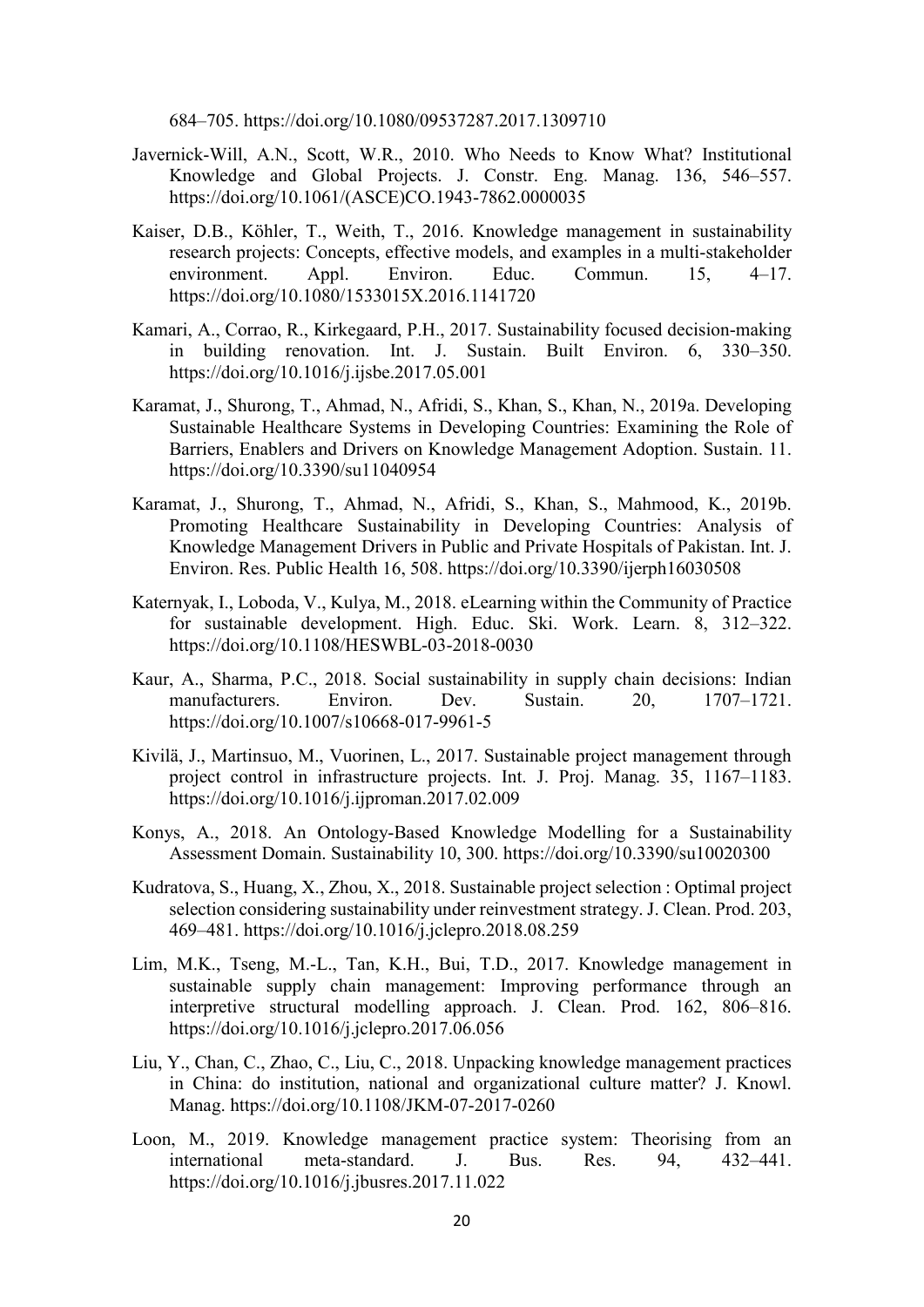- Lopes, C.M., Scavarda, A., Hofmeister, L.F., Thomé, A.M.T., Vaccaro, G.L.R., 2017. An analysis of the interplay between organizational sustainability, knowledge management, and open innovation. J. Clean. Prod. 142, 476–488. https://doi.org/10.1016/j.jclepro.2016.10.083
- Manab, N.A., Aziz, N.A.A., 2019. Integrating knowledge management in sustainability risk management practices for company survival. Manag. Sci. Lett. 9, 585–594. https://doi.org/10.5267/j.msl.2019.1.004
- Martinsons, M.G., Davison, R.M., Huang, Q., 2017. International Journal of Information Management Strategic knowledge management failures in small professional service fi rms in China. Int. J. Inf. Manage. 37, 327–338. https://doi.org/10.1016/j.ijinfomgt.2017.04.003
- Maruyama, Ú., Quintanilha, M.V.B., Silva, C.M. dos S., Sanchez, P.M., 2019. Sustainability and green marketing challenge: Brazilian brewing industry case study. Brazilian J. Oper. Prod. Manag. 16, 78–87. https://doi.org/10.14488/BJOPM.2019.v16.n1.a7
- Mohamed, M., Stankosky, M., Mohamed, M., 2009. An empirical assessment of knowledge management criticality for sustainable development. J. Knowl. Manag. 13, 271–286. https://doi.org/10.1108/13673270910988105
- Moraes, S. de S., Chiappetta Jabbour, C.J., Battistelle, R.A.G., Rodrigues, J.M., Renwick, D.S.W., Foropon, C., Roubaud, D., 2018. When knowledge management matters: interplay between green human resources and eco-efficiency in the financial service industry. J. Knowl. Manag. https://doi.org/10.1108/JKM-07-2018-0414
- Nisar, T.M., Prabhakar, G., Strakova, L., 2019. Social media information bene fi ts , knowledge management and smart organizations. J. Bus. Res. 94, 264–272. https://doi.org/10.1016/j.jbusres.2018.05.005
- Nonaka, I., Toyama, R., Nagata, A., 2000. A Firm as a Knowledge-creating Entity: A New Perspective on the Theory of the Firm. Ind. Corp. Chang. 9, 1–20.
- Oliva, F.L., Semensato, B.I., Prioste, D.B., Winandy, E.J.L., Bution, J.L., Couto, M.H.G., Bottacin, M.A., Mac Lennan, M.L.F., Teberga, P.M.F., Santos, R.F., Singh, S.K., da Silva, S.F., Massaini, S.A., 2019. Innovation in the main Brazilian business sectors: characteristics, types and comparison of innovation. J. Knowl. Manag. 23, 135–175. https://doi.org/10.1108/JKM-03-2018-0159
- Ozor, N., 2013. The role of agribusiness innovation incubation for Africa's development. African J. Sci. Technol. Innov. Dev. 5, 242–249. https://doi.org/10.1080/20421338.2013.796742
- Peng, J., Li-Hua, R., Moffett, S., 2007. Trend of knowledge management in China : challenges and opportunities. J. Technol. Manag. China 2, 198–211. https://doi.org/10.1108/17468770710825142
- Pietrosemoli, L., Rodríguez Monroy, C., 2013. The impact of sustainable construction and knowledge management on sustainability goals. A review of the Venezuelan renewable energy sector. Renew. Sustain. Energy Rev. 27, 683–691. https://doi.org/10.1016/j.rser.2013.07.056
- Pogutz, S., Winn, M.I., 2016. Cultivating Ecological Knowledge for Corporate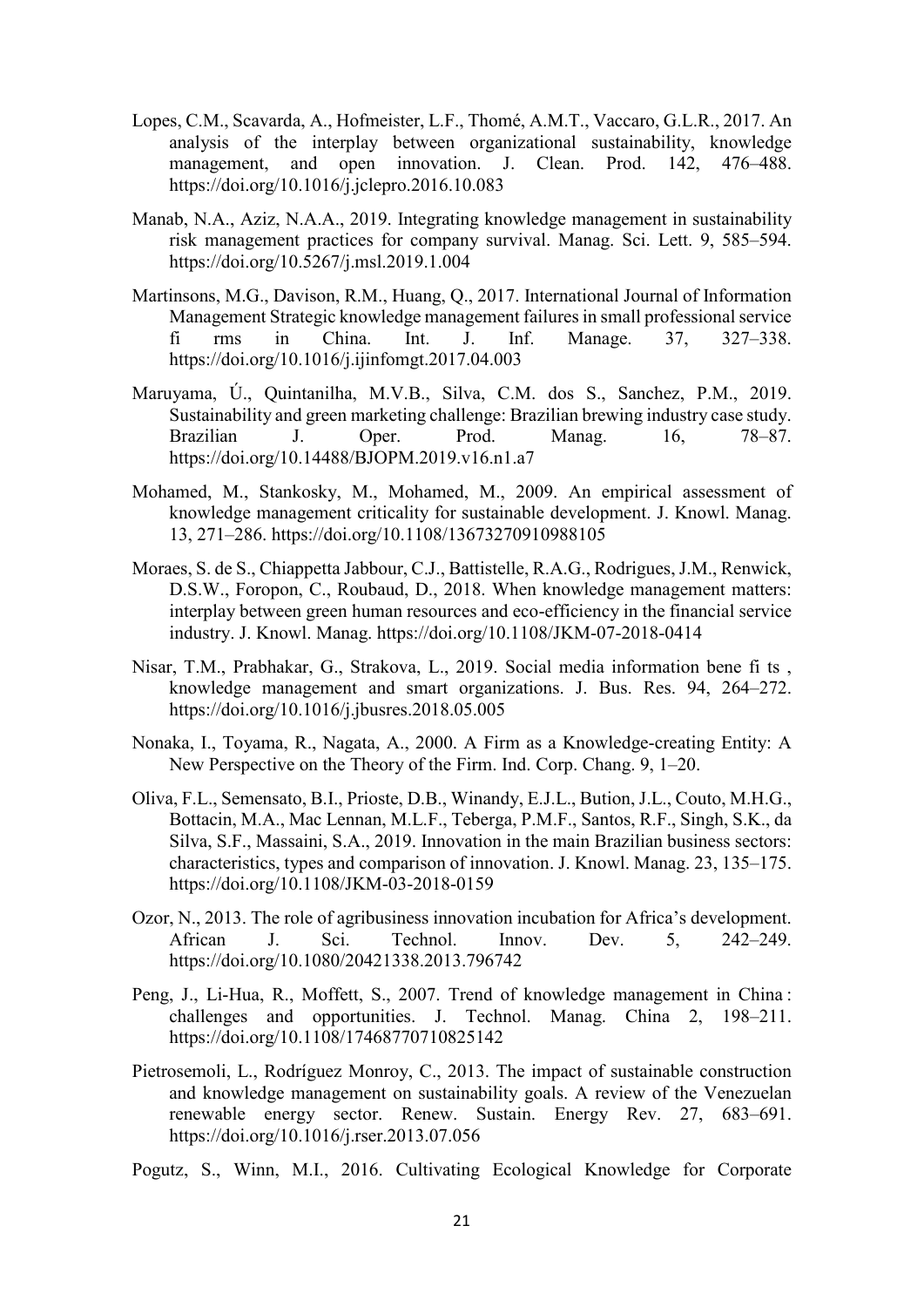Sustainability: Barilla's Innovative Approach to Sustainable Farming. Bus. Strateg. Environ. 25, 435–448. https://doi.org/10.1002/bse.1916

- Preuss, L., Córdoba‐Pachon, J., 2009. A knowledge management perspective of corporate social responsibility. Corp. Gov. Int. J. Bus. Soc. 9, 517–527. https://doi.org/10.1108/14720700910985052
- Prusak, R., 2014. Influence of selected strategic variables on the development of the intellectual capital of an enterprise. Management 18, 199–212. https://doi.org/10.2478/manment-2014-0015
- Puente-Rodríguez, D., van Slobbe, E., Al, I.A.C., Lindenbergh, D.E. (Danny), 2016. Knowledge co-production in practice: Enabling environmental management systems for ports through participatory research in the Dutch Wadden Sea. Environ. Sci. Policy 55, 456–466. https://doi.org/10.1016/j.envsci.2015.02.014
- Quast, L., 2012. Why knowledge management is important to the success of your company. Forbes.
- Rabeea, O., Nassar, I.A., Khalid, M., 2019. Knowledge management processes and sustainable competitive advantage : An empirical examination in private universities 94, 320–334. https://doi.org/10.1016/j.jbusres.2018.02.013
- Reijsen, J. van, Helms, R., Batenburg, R., Foorthuis, R., 2015. The impact of knowledge management and social capital on dynamic capability in organizations. Knowl. Manag. Res. Pract. 401–417. https://doi.org/10.1057/kmrp.2013.59
- Robinson, H.S., Anumba, C.J., Carrillo, P.M., Al‐Ghassani, A.M., 2006. STEPS: a knowledge management maturity roadmap for corporate sustainability. Bus. Process Manag. J. 12, 793–808. https://doi.org/10.1108/14637150610710936
- Rosati, F., Faria, L.G.D., 2019. Addressing the SDGs in sustainability reports: The relationship with institutional factors. J. Clean. Prod. 215, 1312–1326. https://doi.org/10.1016/j.jclepro.2018.12.107
- Roscoe, S., Subramanian, N., Jabbour, C.J.C., Chong, T., 2019. Green human resource management and the enablers of green organisational culture: Enhancing a firm's environmental performance for sustainable development. Bus. Strateg. Environ. 1– 13. https://doi.org/10.1002/bse.2277
- Roxas, B., Chadee, D., 2016. Knowledge management view of environmental sustainability in manufacturing SMEs in the Philippines. Knowl. Manag. Res. Pract. 14, 514–524. https://doi.org/10.1057/kmrp.2015.30
- Sánchez, L.E., Mitchell, R., 2017. Conceptualizing impact assessment as a learning process. Environ. Impact Assess. Rev. 62, 195–204. https://doi.org/10.1016/j.eiar.2016.06.001
- Sandhawalia, B.S., Dalcher, D., 2015. Dynamic knowledge support model for decisionmaking and sustainable growth: An empirical study. Gr. Decis. Negot. 24, 803–823. https://doi.org/10.1007/s10726-014-9413-7
- Santoro, G., Vrontis, D., Thrassou, A., Dezi, L., 2018. Technological Forecasting & Social Change The Internet of Things : Building a knowledge management system for open innovation and knowledge management capacity. Technol. Forecast. Soc. Chang. 136, 347–354. https://doi.org/10.1016/j.techfore.2017.02.034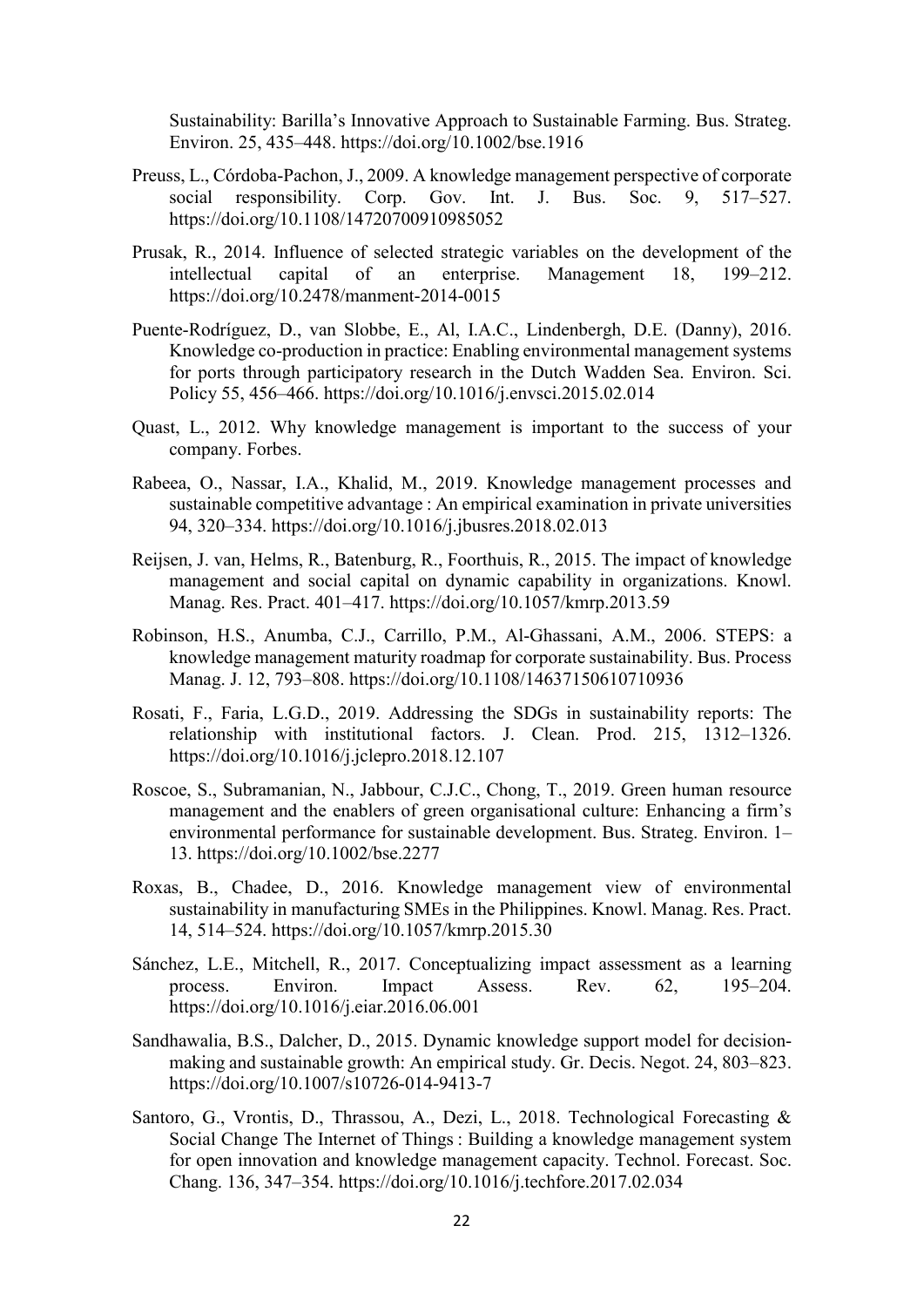- Schmitt, U., 2018. Rationalizing a Personalized Conceptualization for the Digital Transition and Sustainability of Knowledge Management Using the SVIDT Method. Sustainability 10, 839. https://doi.org/10.3390/su10030839
- Schröpfer, V.L.M., Tah, J., Kurul, E., 2017. Mapping the knowledge flow in sustainable construction project teams using social network analysis. Eng. Constr. Archit. Manag. 24, 229–259. https://doi.org/10.1108/ECAM-08-2015-0124
- Sekino, T., Nakamura, M., 2006. Application of knowledge management to environmental management projects: A case study for lake management. Lakes Reserv. Res. Manag. 11, 97–102. https://doi.org/10.1111/j.1440-1770.2006.00295.x
- Severo, E.A., de Guimarães, J.C.F., Henri Dorion, E.C., 2018. Cleaner production, social responsibility and eco-innovation: Generations' perception for a sustainable future. J. Clean. Prod. 186, 91–103. https://doi.org/10.1016/j.jclepro.2018.03.129
- Shiroyama, H., Yarime, M., Matsuo, M., Schroeder, H., Scholz, R., Ulrich, A.E., 2012. Governance for sustainability: knowledge integration and multi-actor dimensions in risk management. Sustain. Sci. 7, 45–55. https://doi.org/10.1007/s11625-011-0155 z
- Singh, S.K., 2019. Territoriality, task performance, and workplace deviance: Empirical evidence on role of knowledge hiding. J. Bus. Res. 97, 10–19. https://doi.org/10.1016/j.jbusres.2018.12.034
- Singh, S.K., El-Kassar, A.-N., 2019. Role of big data analytics in developing sustainable capabilities. J. Clean. Prod. 213, 1264–1273. https://doi.org/10.1016/j.jclepro.2018.12.199
- Singh, S.K., Singh, A.P., 2018. Interplay of organizational justice, psychological empowerment, organizational citizenship behavior, and job satisfaction in the context of circular economy. Manag. Decis. https://doi.org/10.1108/MD-09-2018- 0966
- Spangler, W., Sroufe, R., Madia, M., Singadivakkam, J., 2014. Sustainability-Focused Knowledge Management in a Global Enterprise. J. Comput. Inf. Syst. 55, 70–82. https://doi.org/10.1080/08874417.2014.11645742
- Trencher, G., Bai, X., Evans, J., McCormick, K., Yarime, M., 2014. University partnerships for co-designing and co-producing urban sustainability. Glob. Environ. Chang. 28, 153–165. https://doi.org/10.1016/j.gloenvcha.2014.06.009
- Wittmayer, J.M., Schäpke, N., van Steenbergen, F., Omann, I., 2014. Making sense of sustainability transitions locally: how action research contributes to addressing societal challenges. Crit. Policy Stud. 8, 465–485. https://doi.org/10.1080/19460171.2014.957336
- Wu, J., Haasis, H.-D., 2013. Converting knowledge into sustainability performance of freight villages. Logist. Res. 6, 63–88. https://doi.org/10.1007/s12159-013-0098-0
- Wu, J., Wang, Y., 2006. Measuring KMS success : A respecification of the DeLone and McLean ' s model 43, 728–739. https://doi.org/10.1016/j.im.2006.05.002
- Xavier, A.F., Naveiro, R.M., Aoussat, A., Reyes, T., 2017. Systematic literature review of eco-innovation models: Opportunities and recommendations for future research. J. Clean. Prod. 149, 1278–1302. https://doi.org/10.1016/j.jclepro.2017.02.145